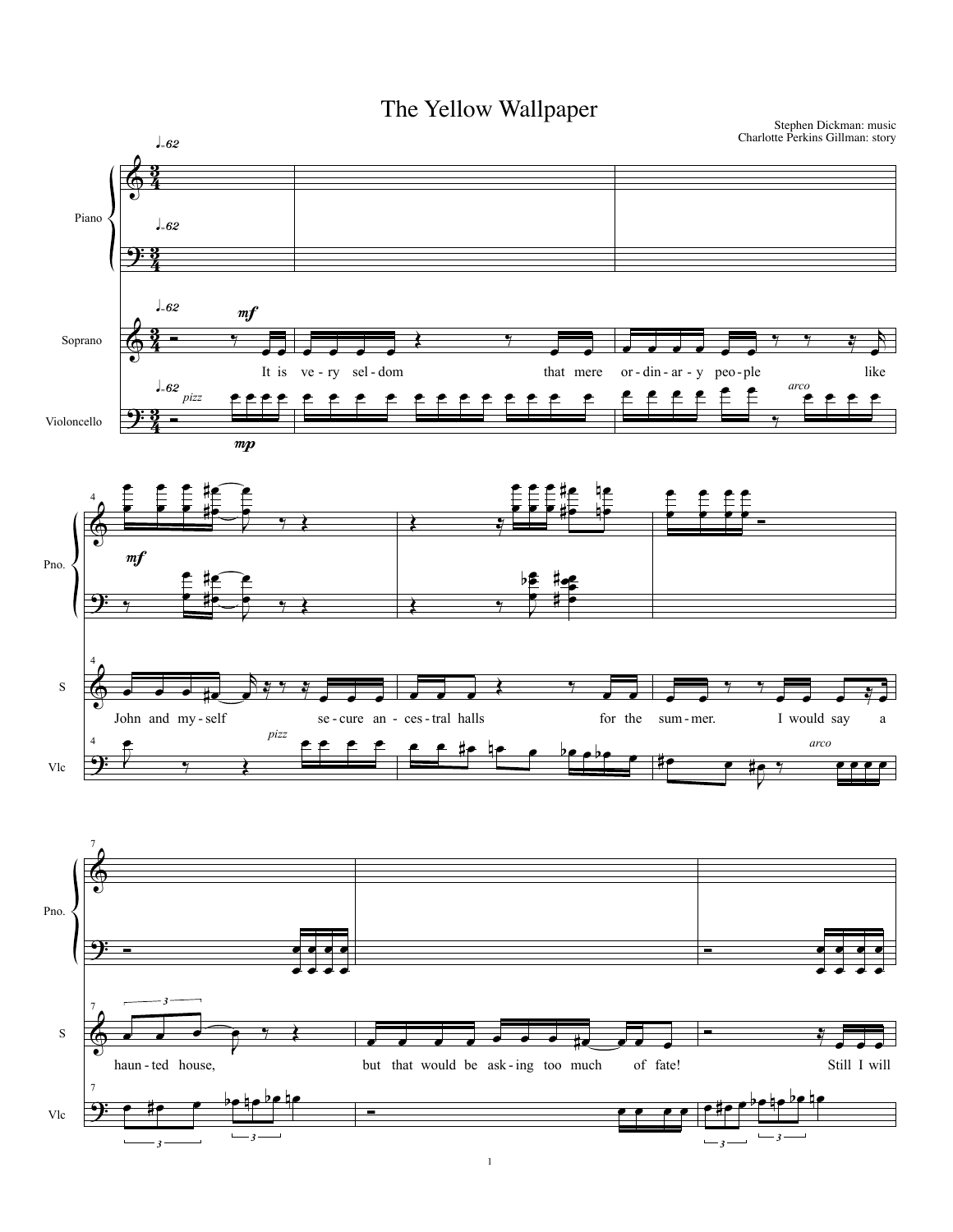



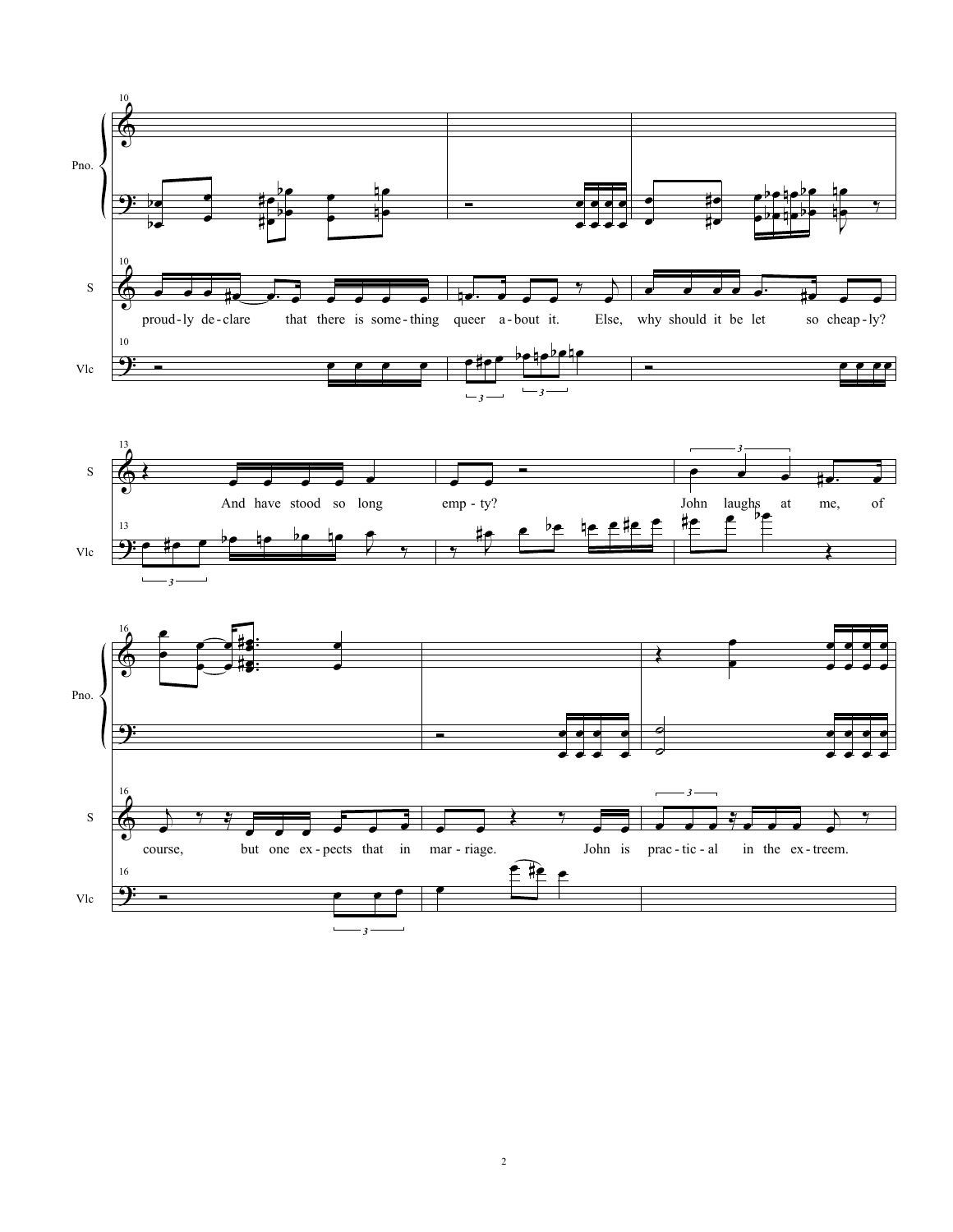

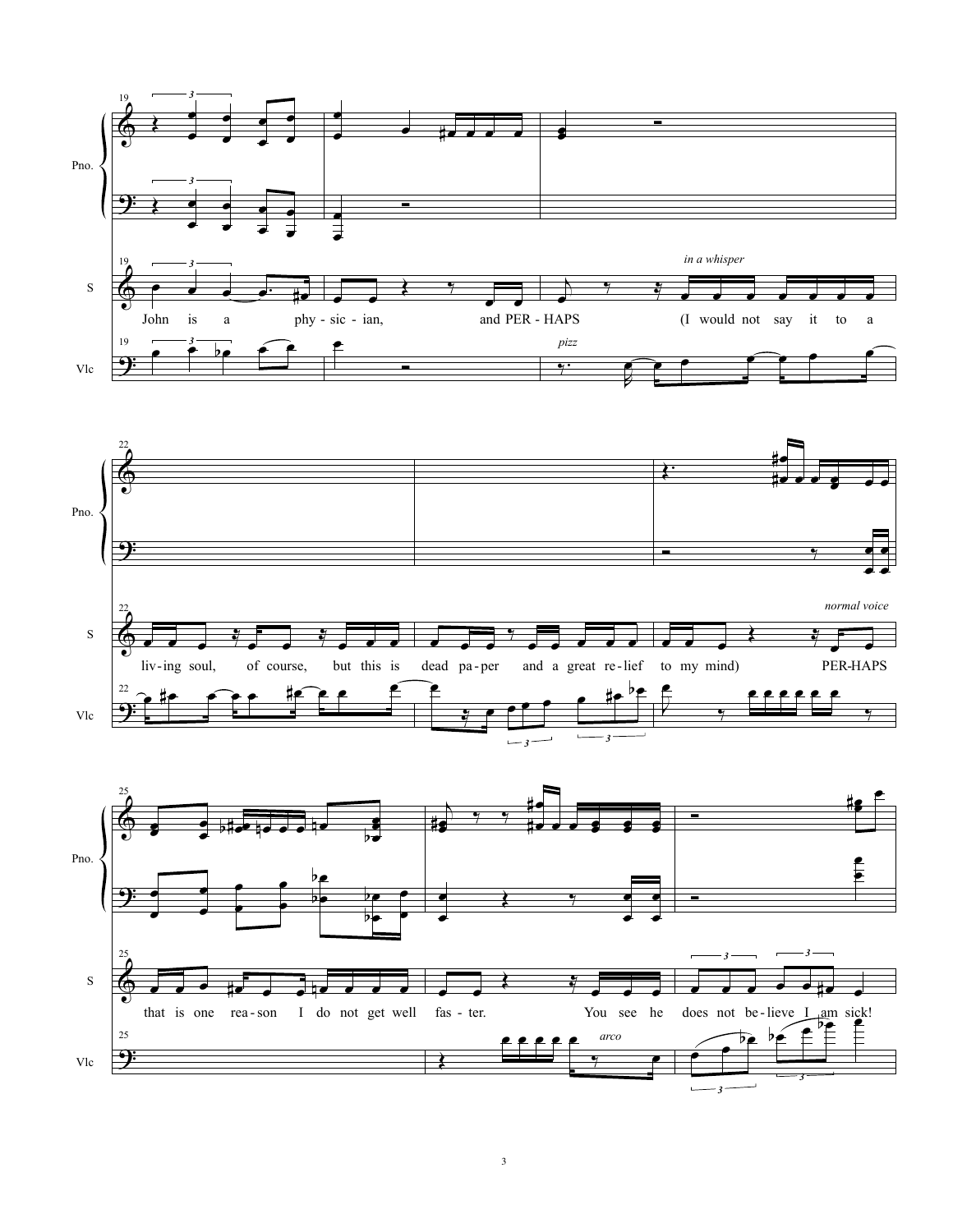



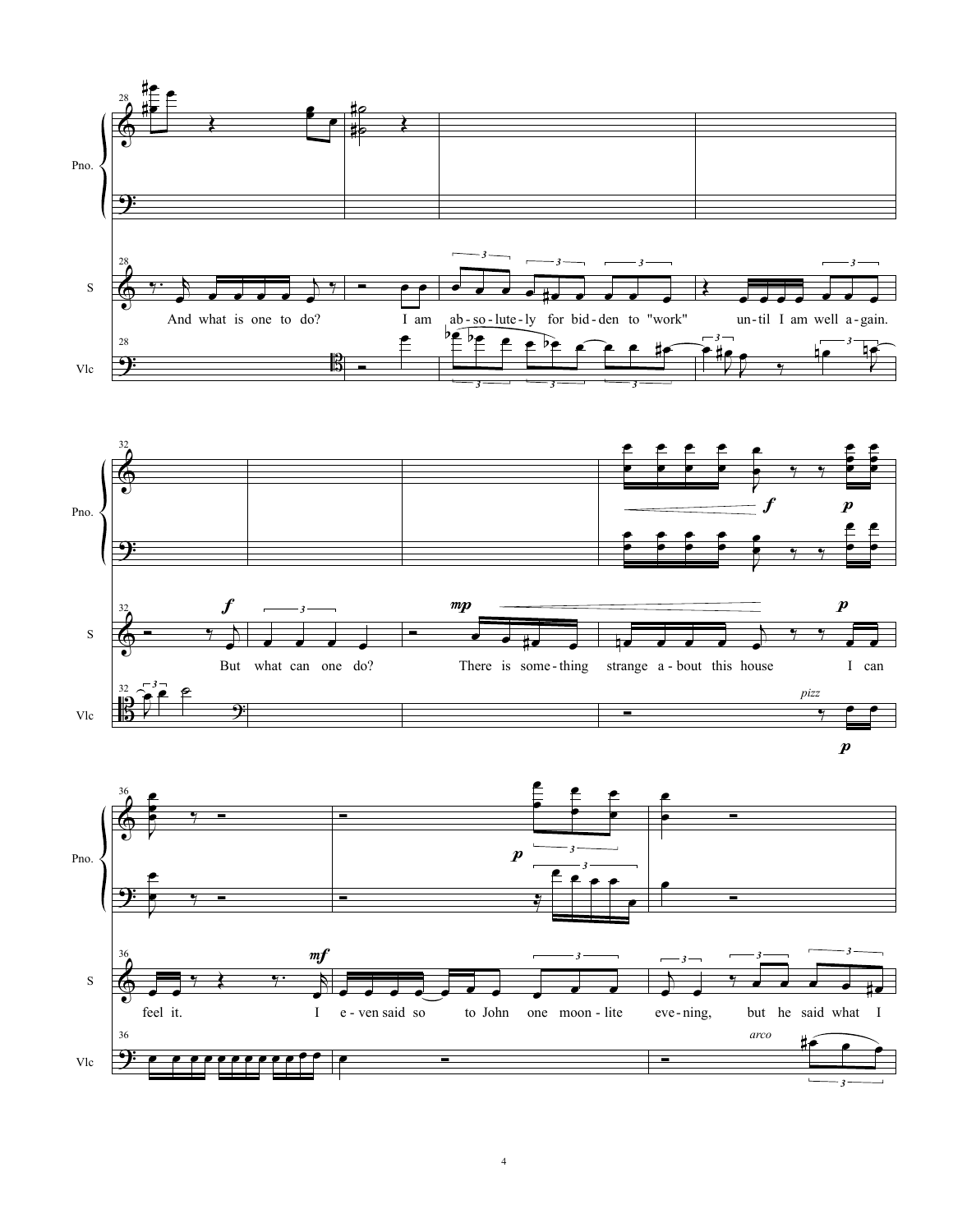



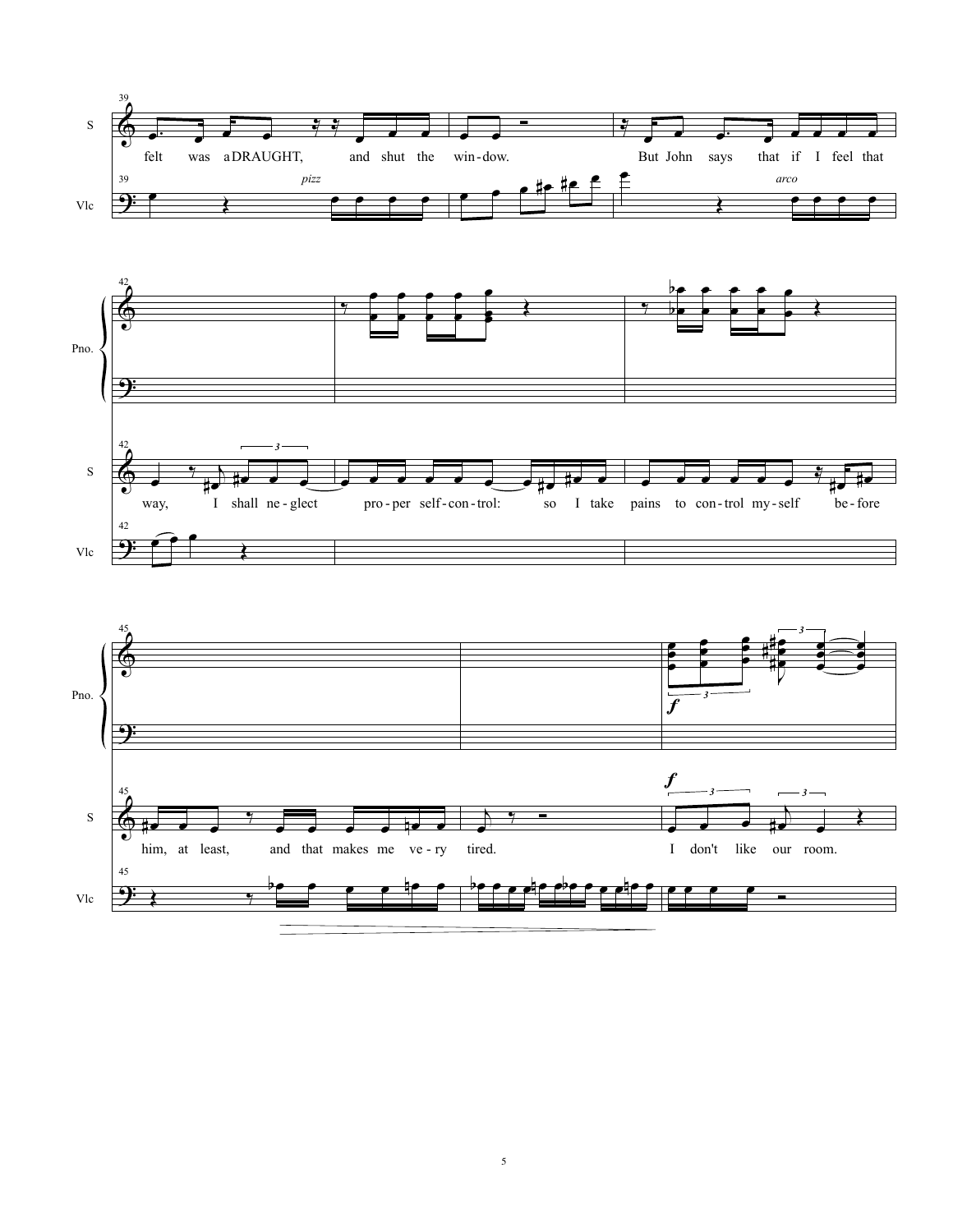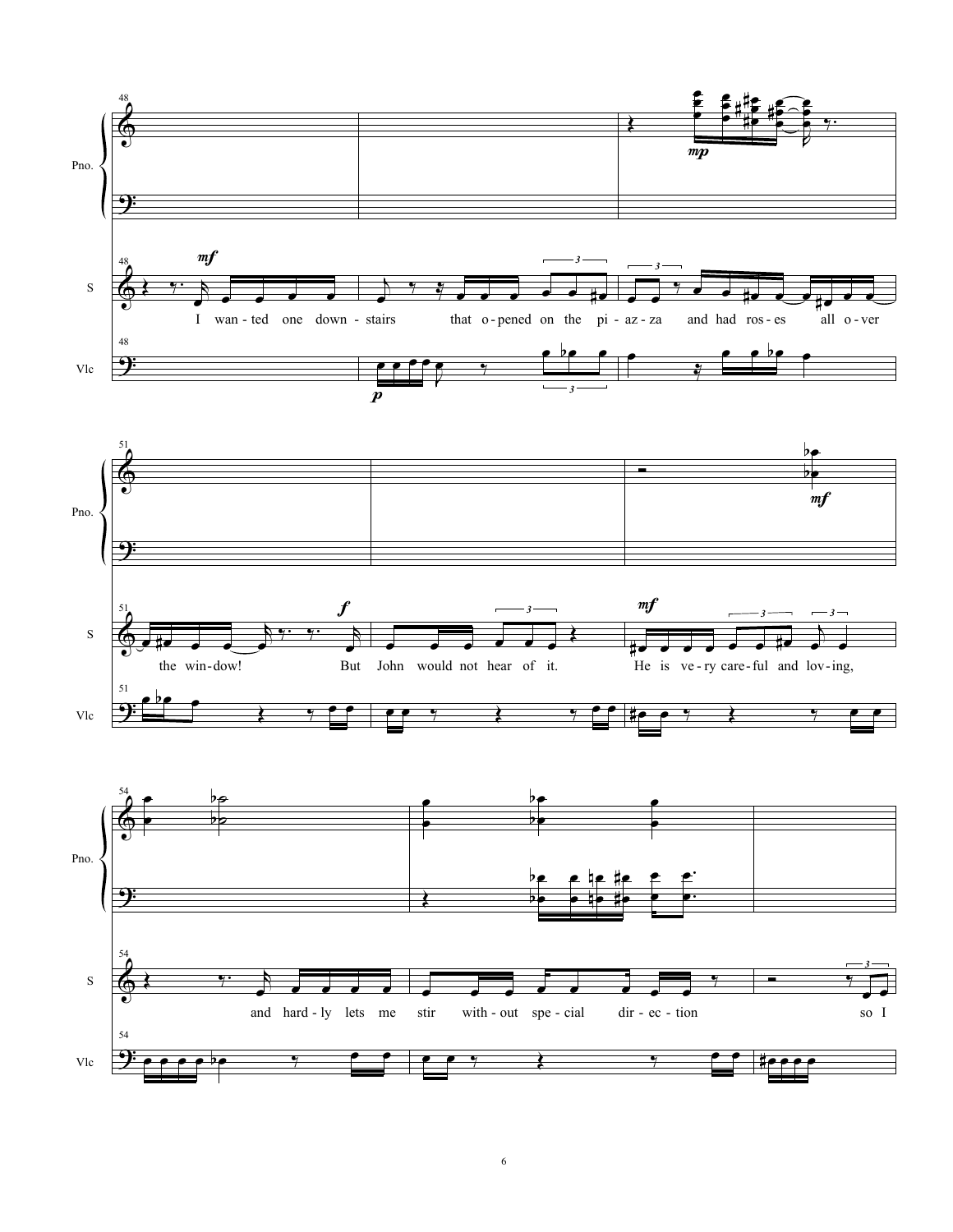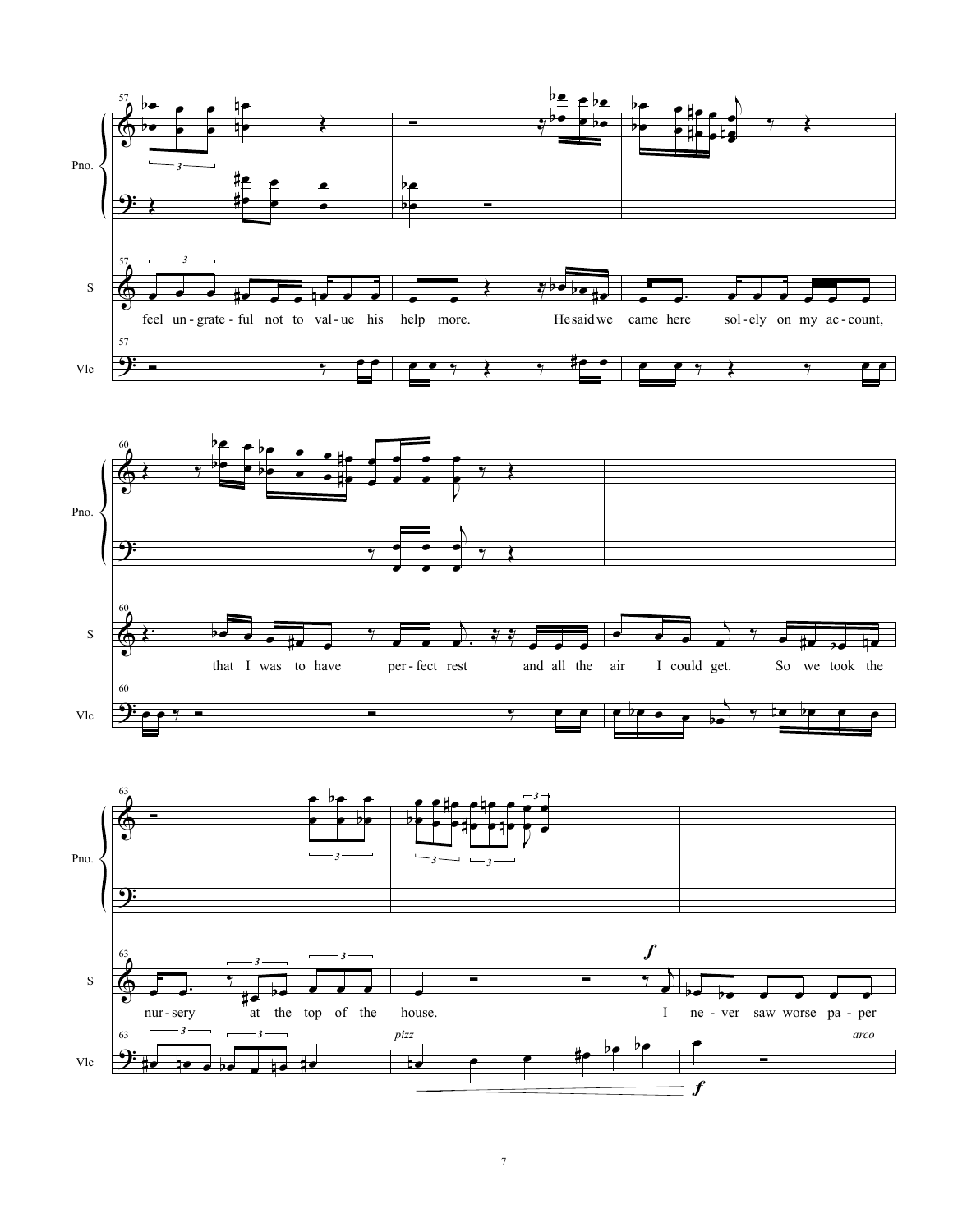



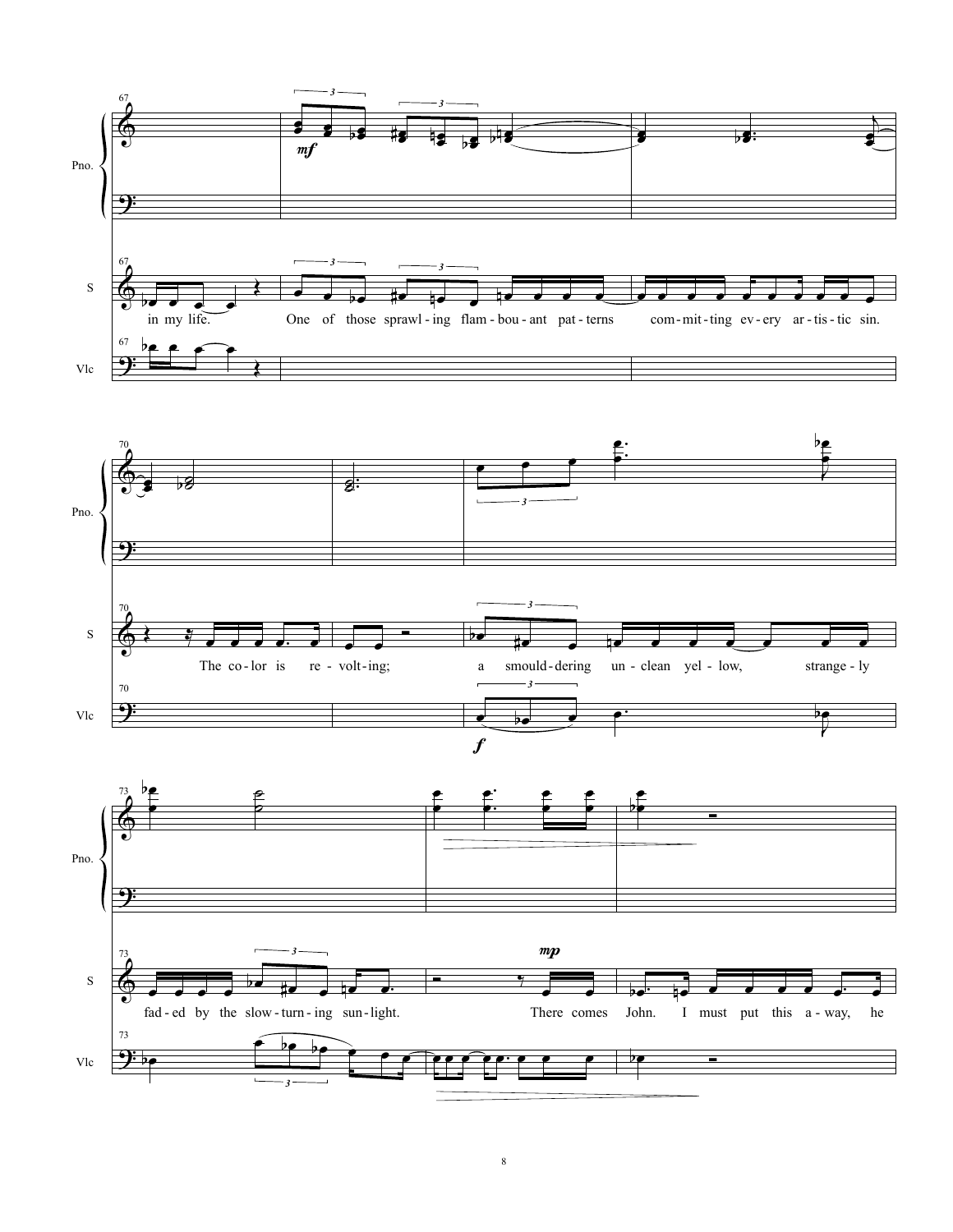





Vlc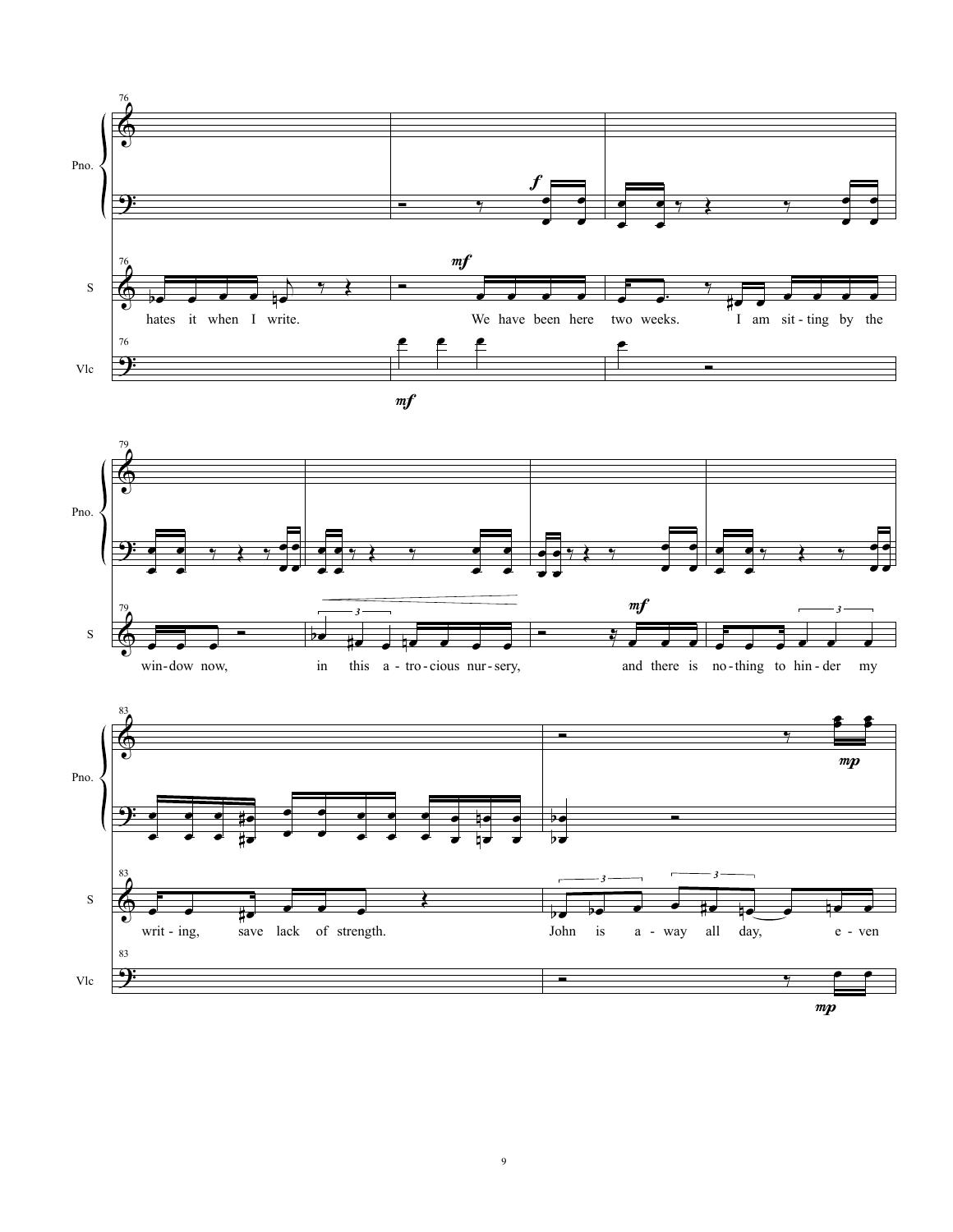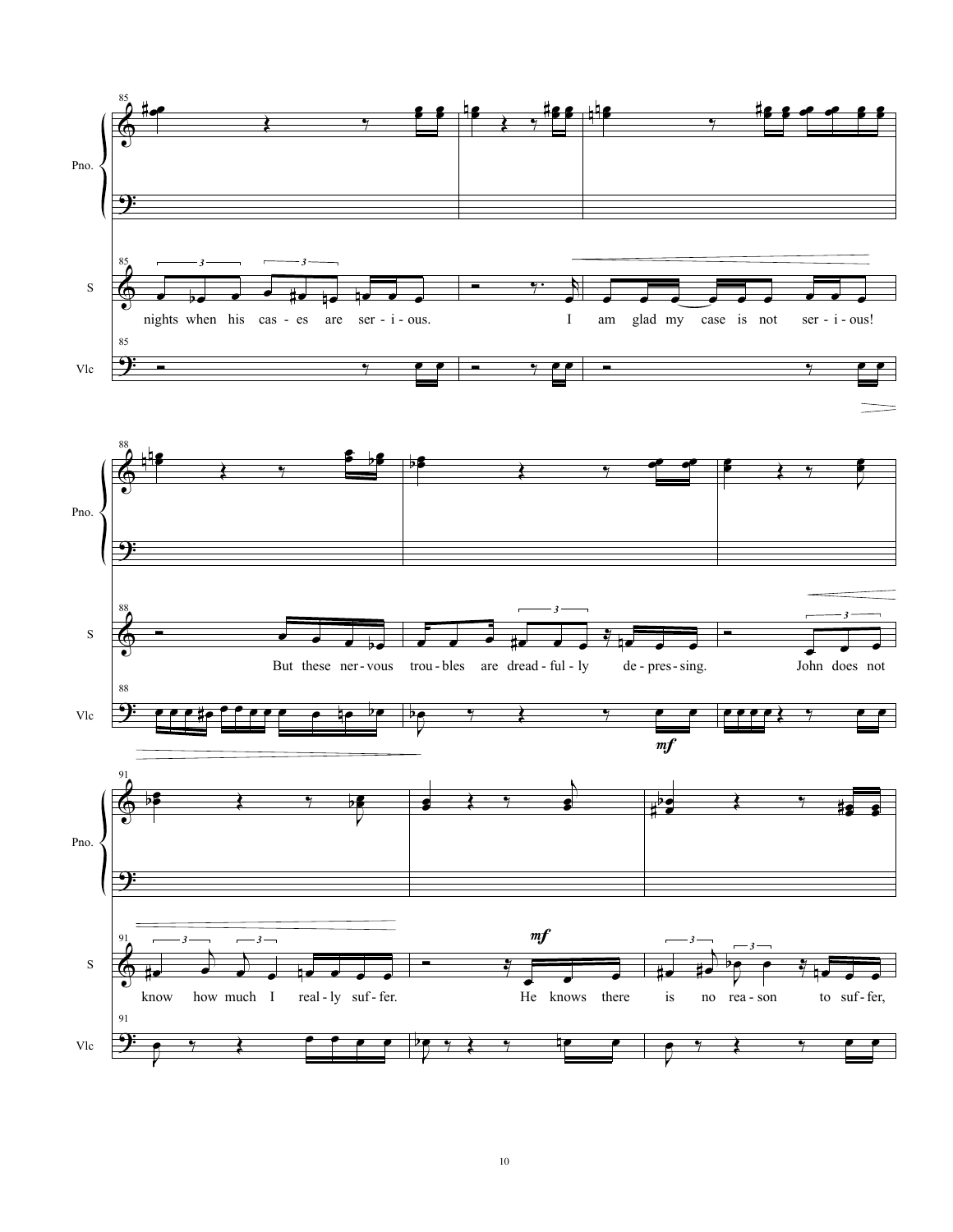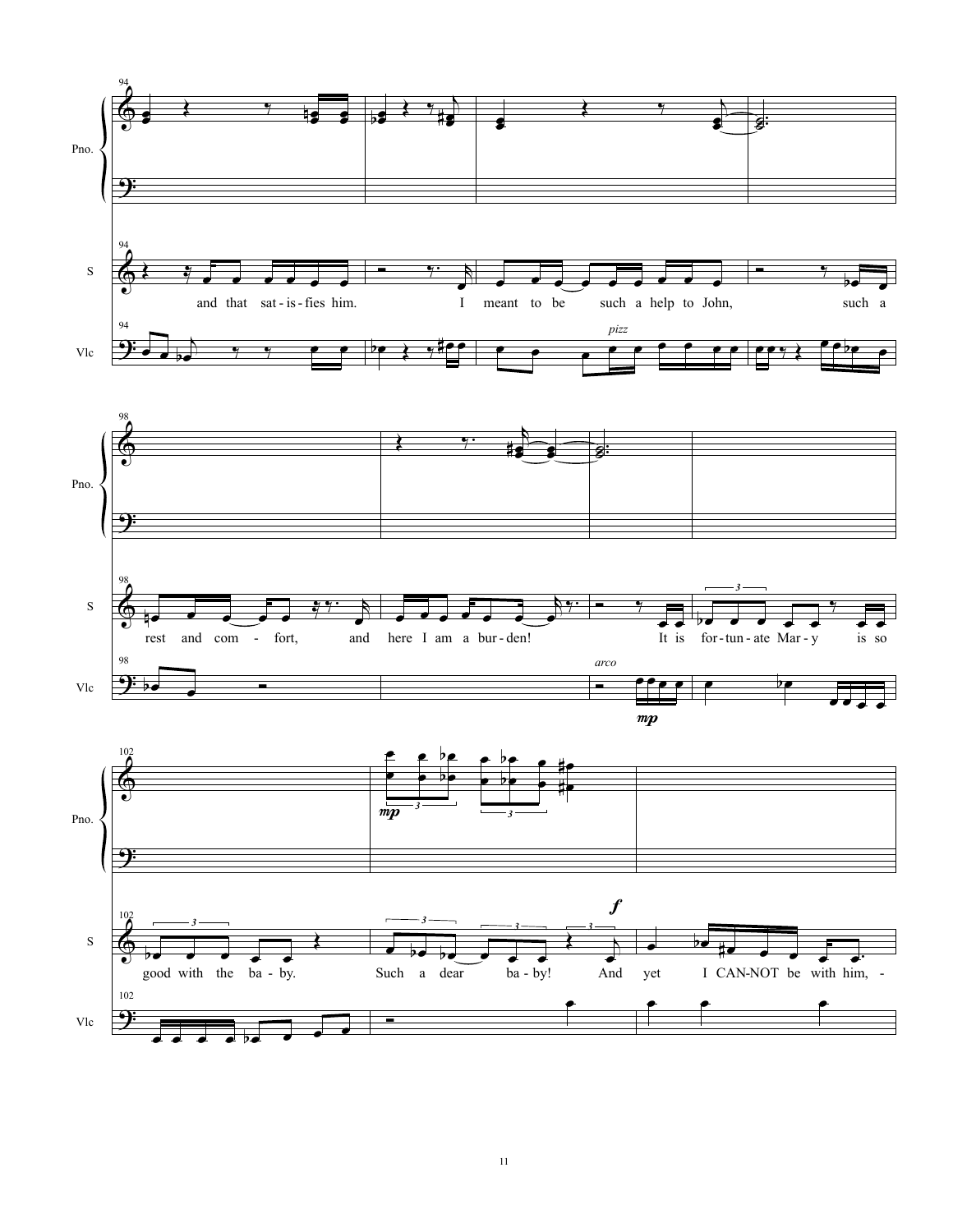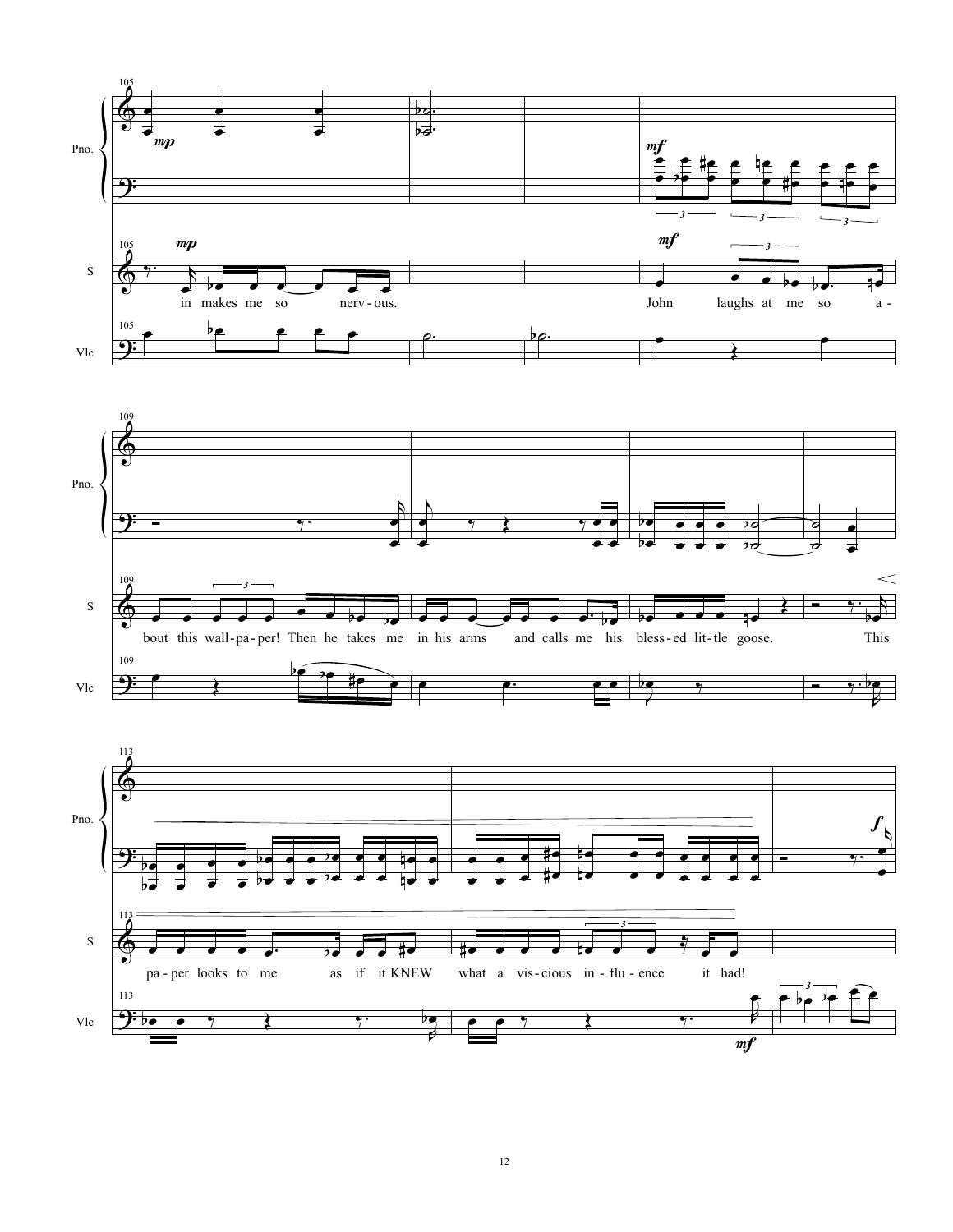

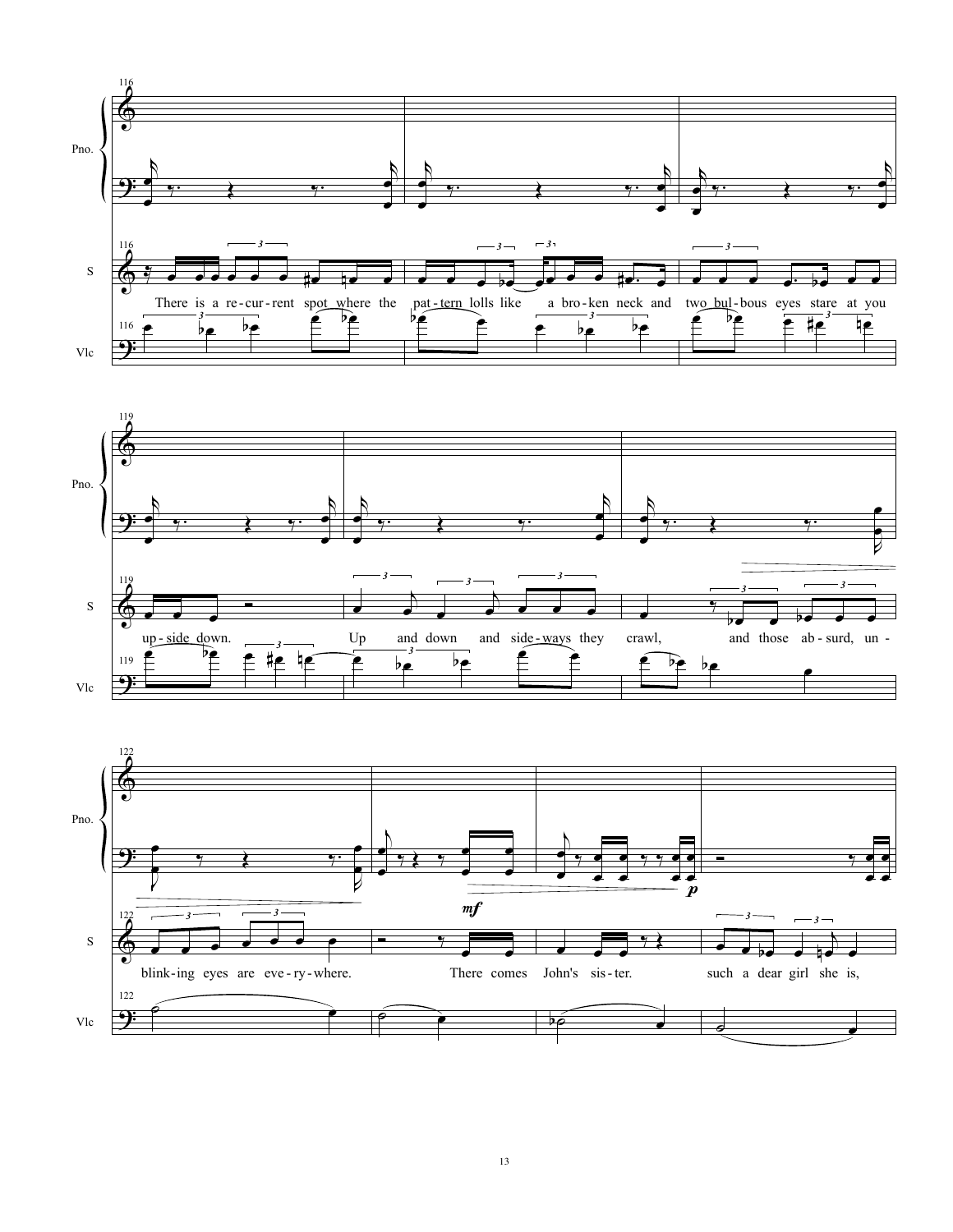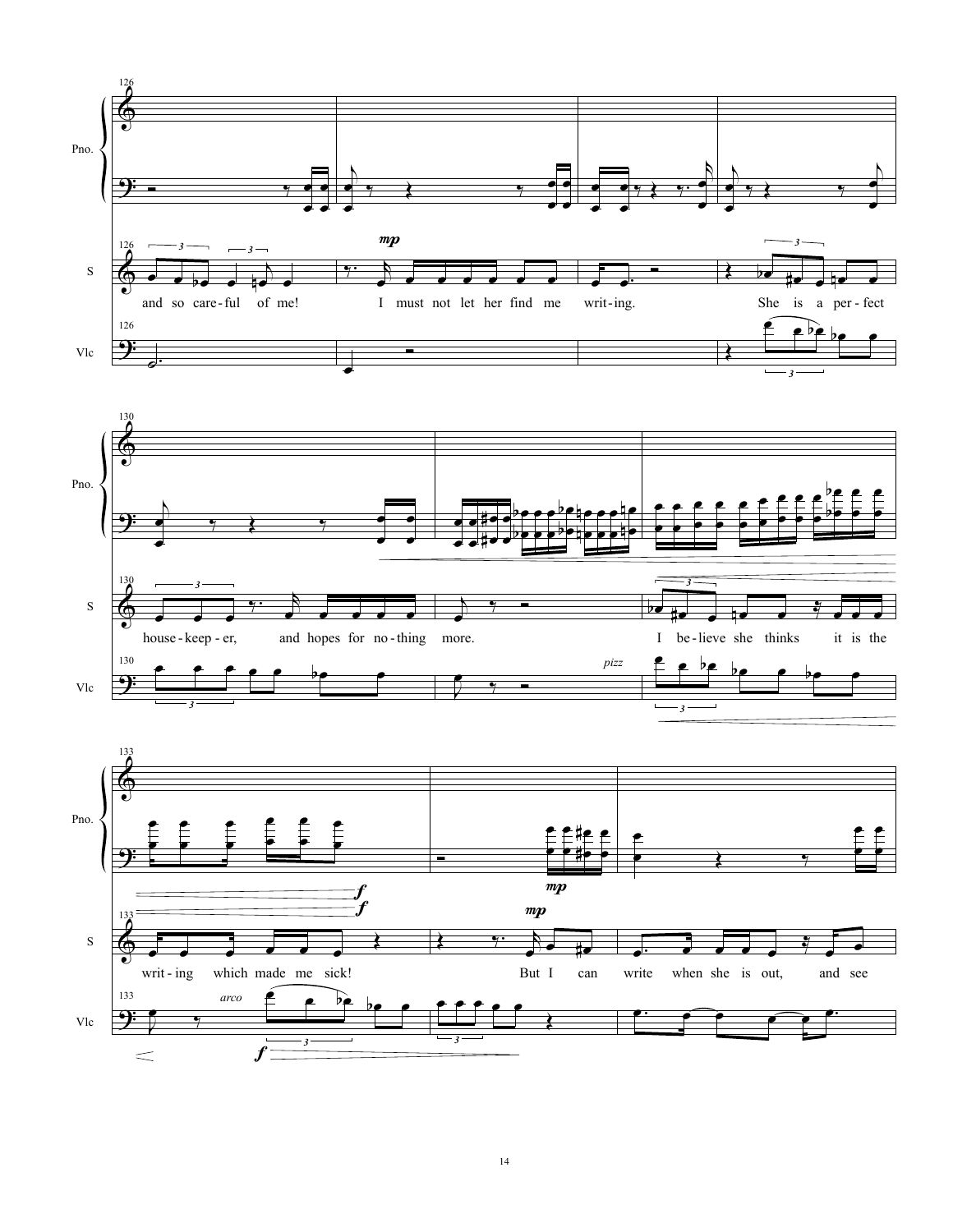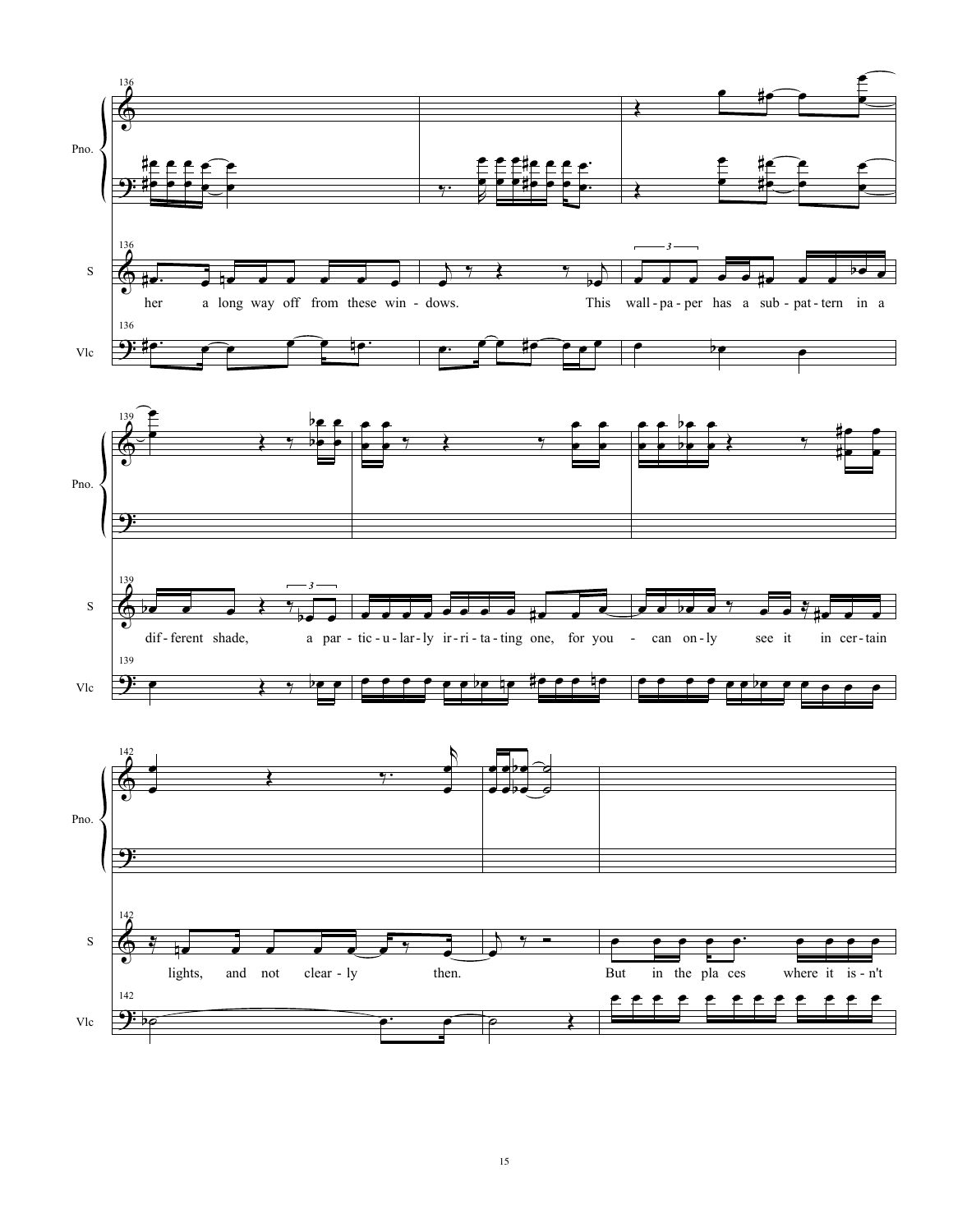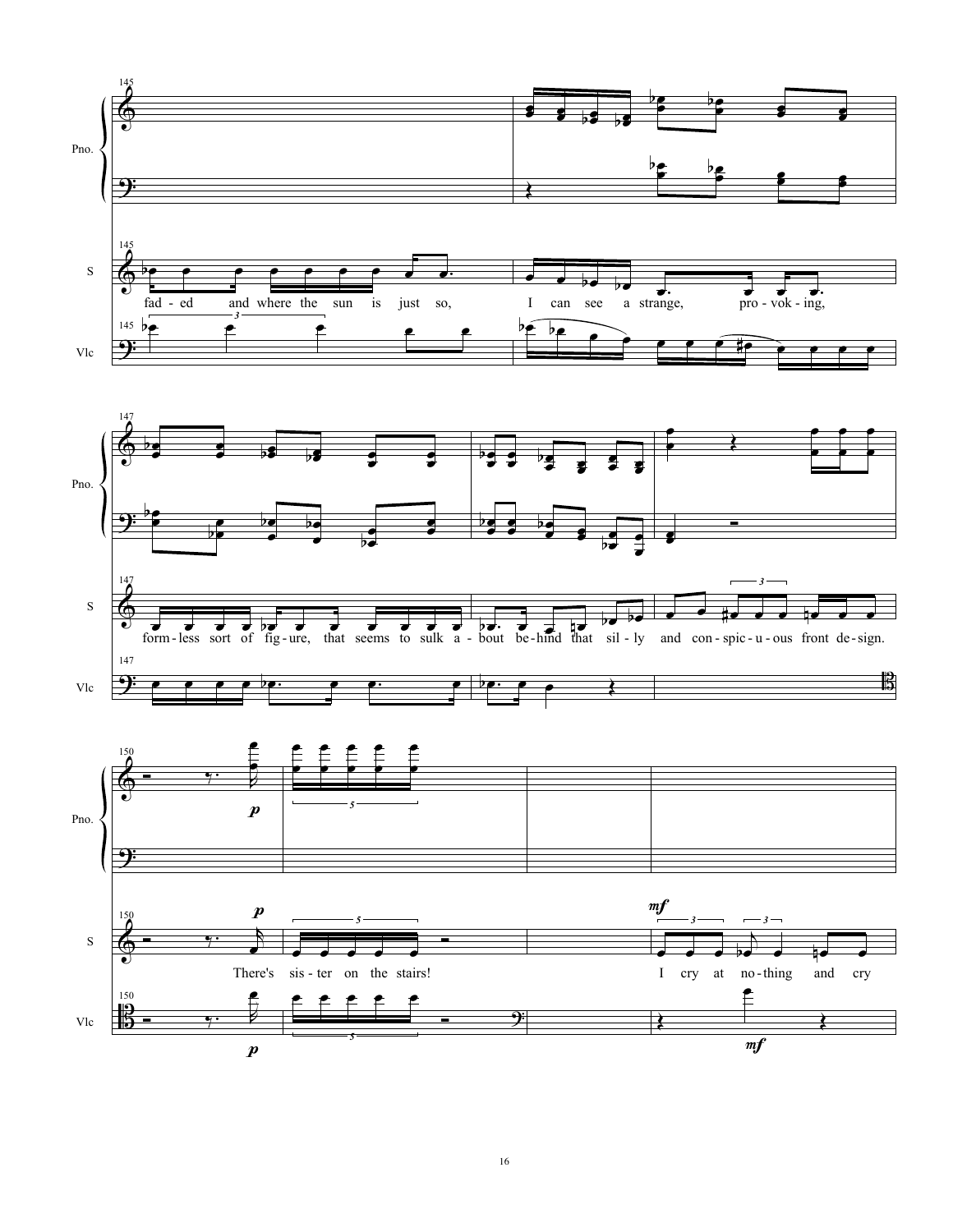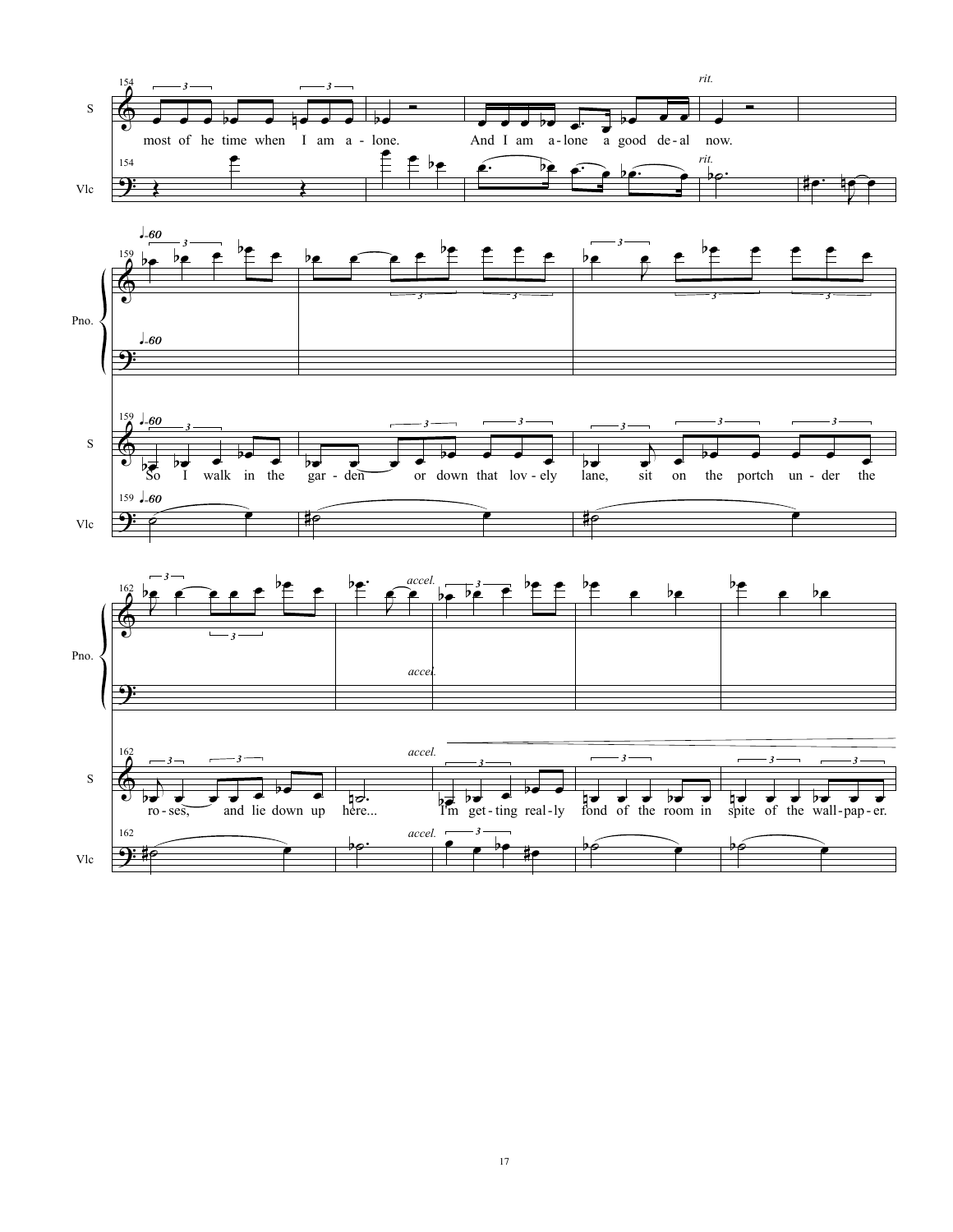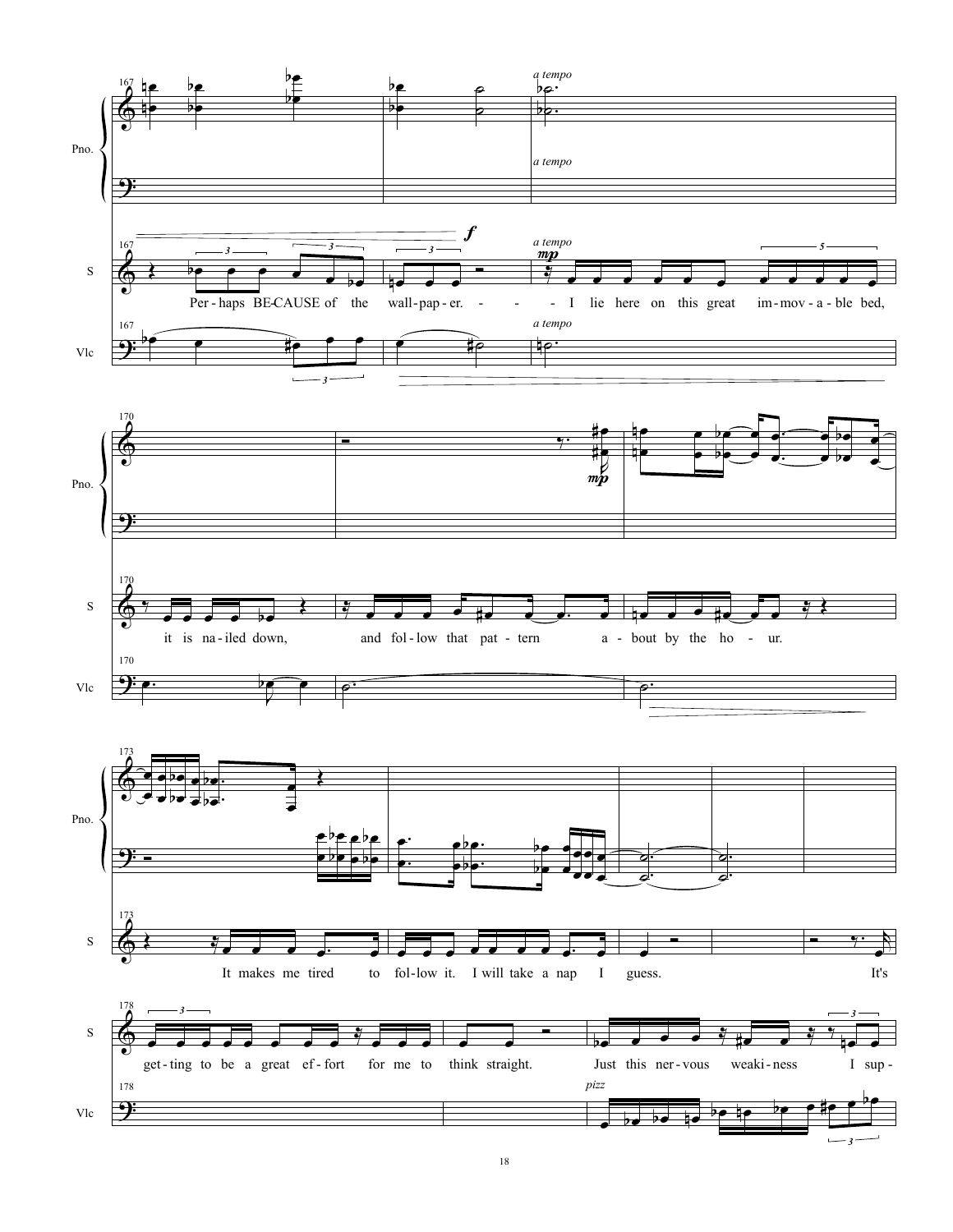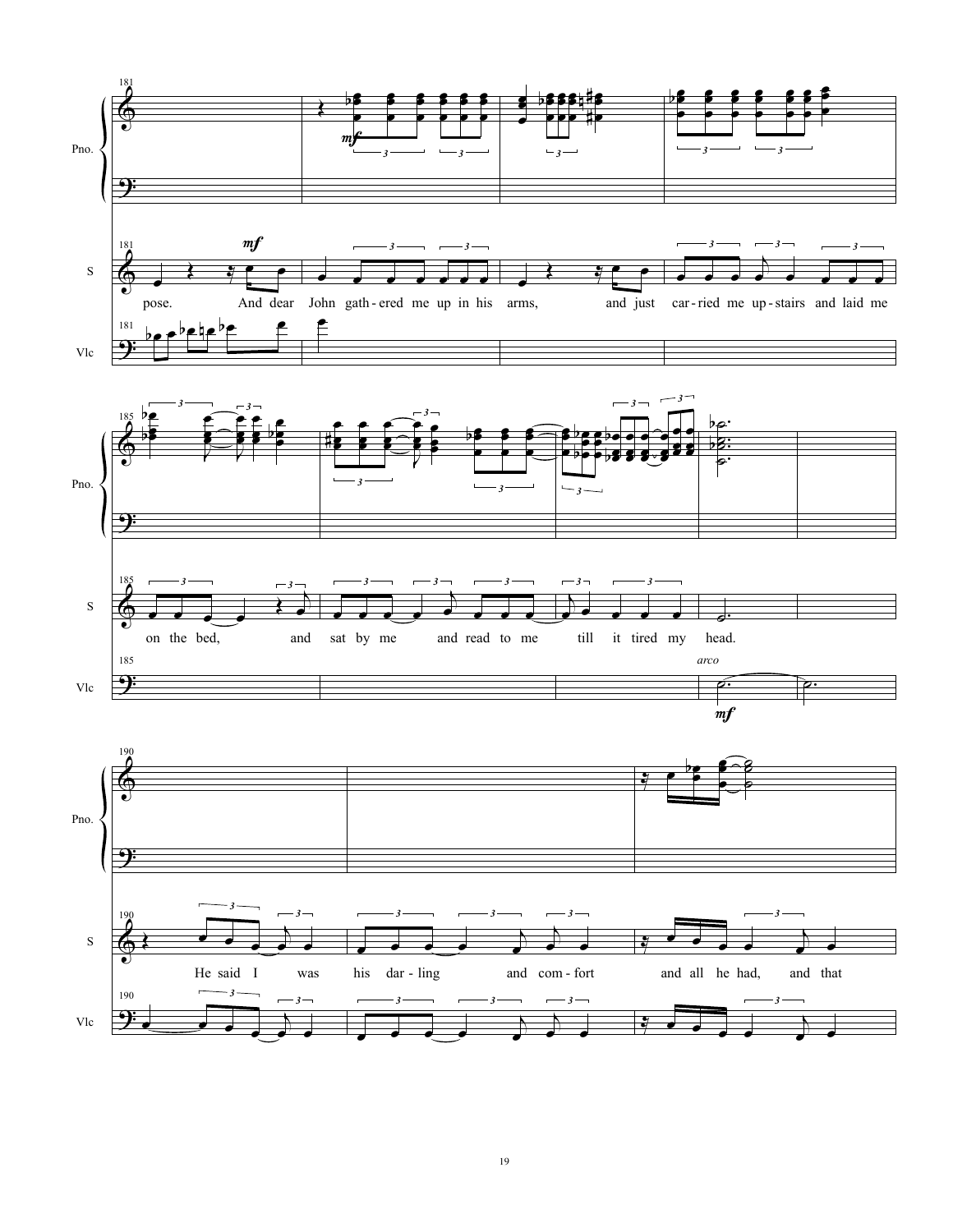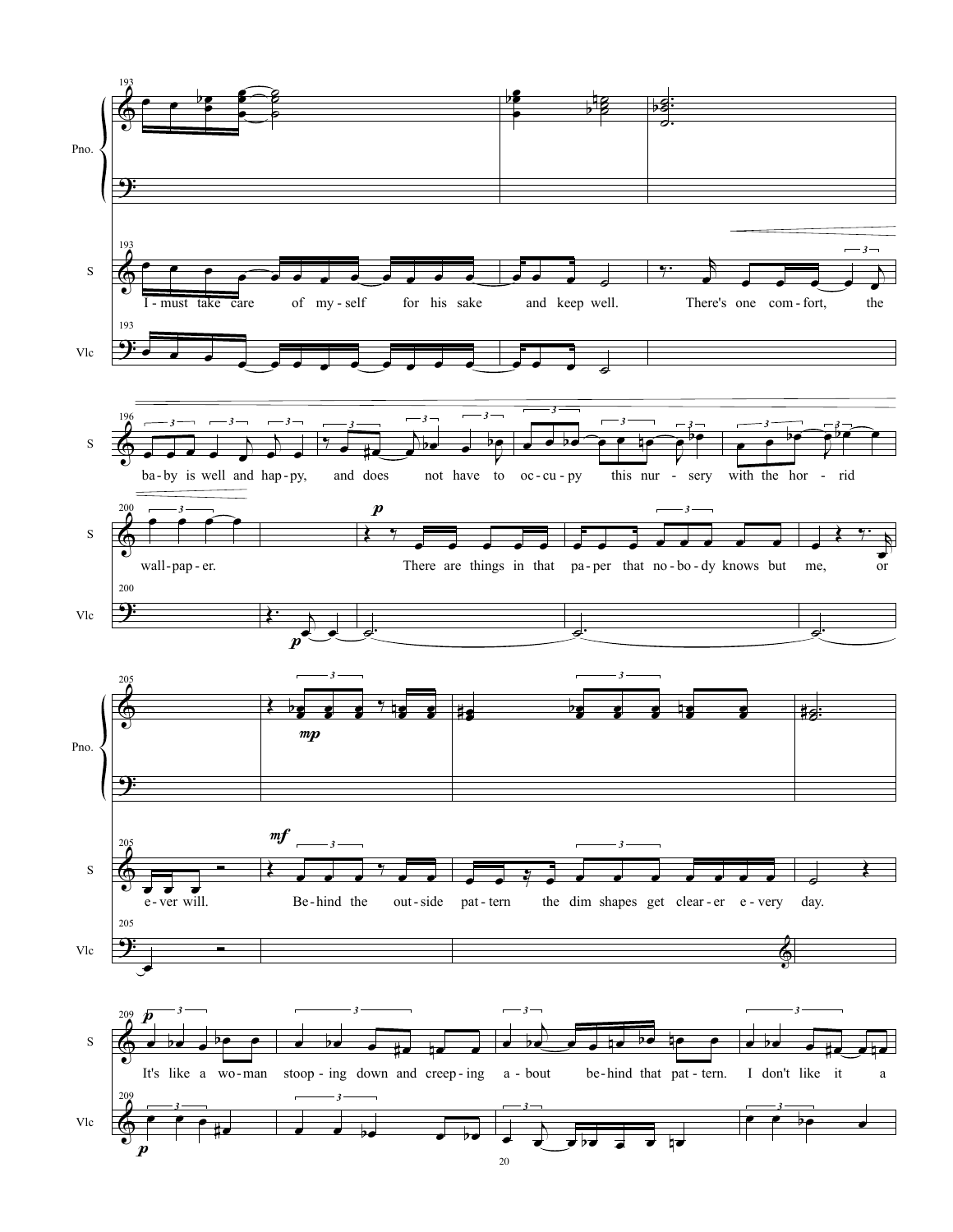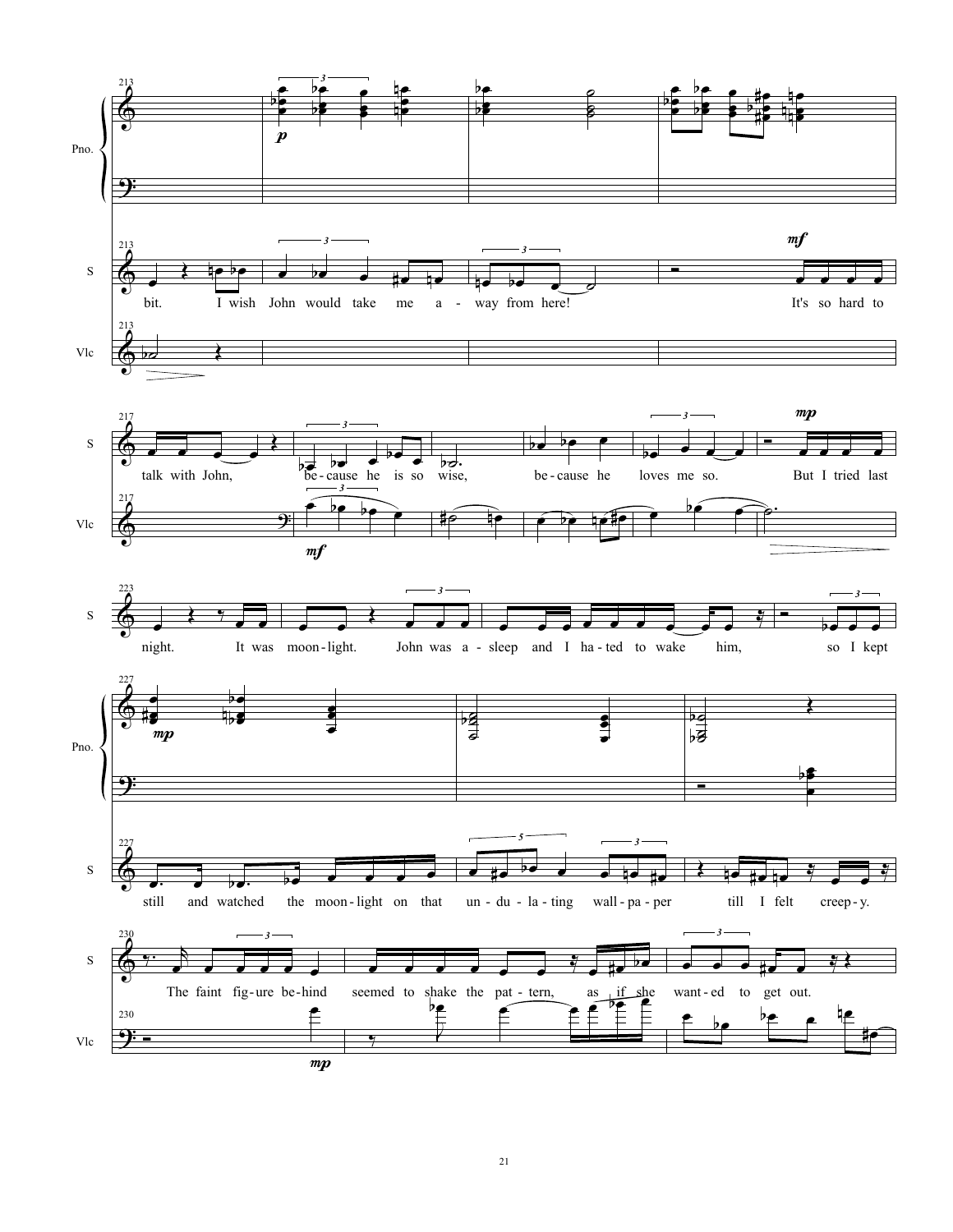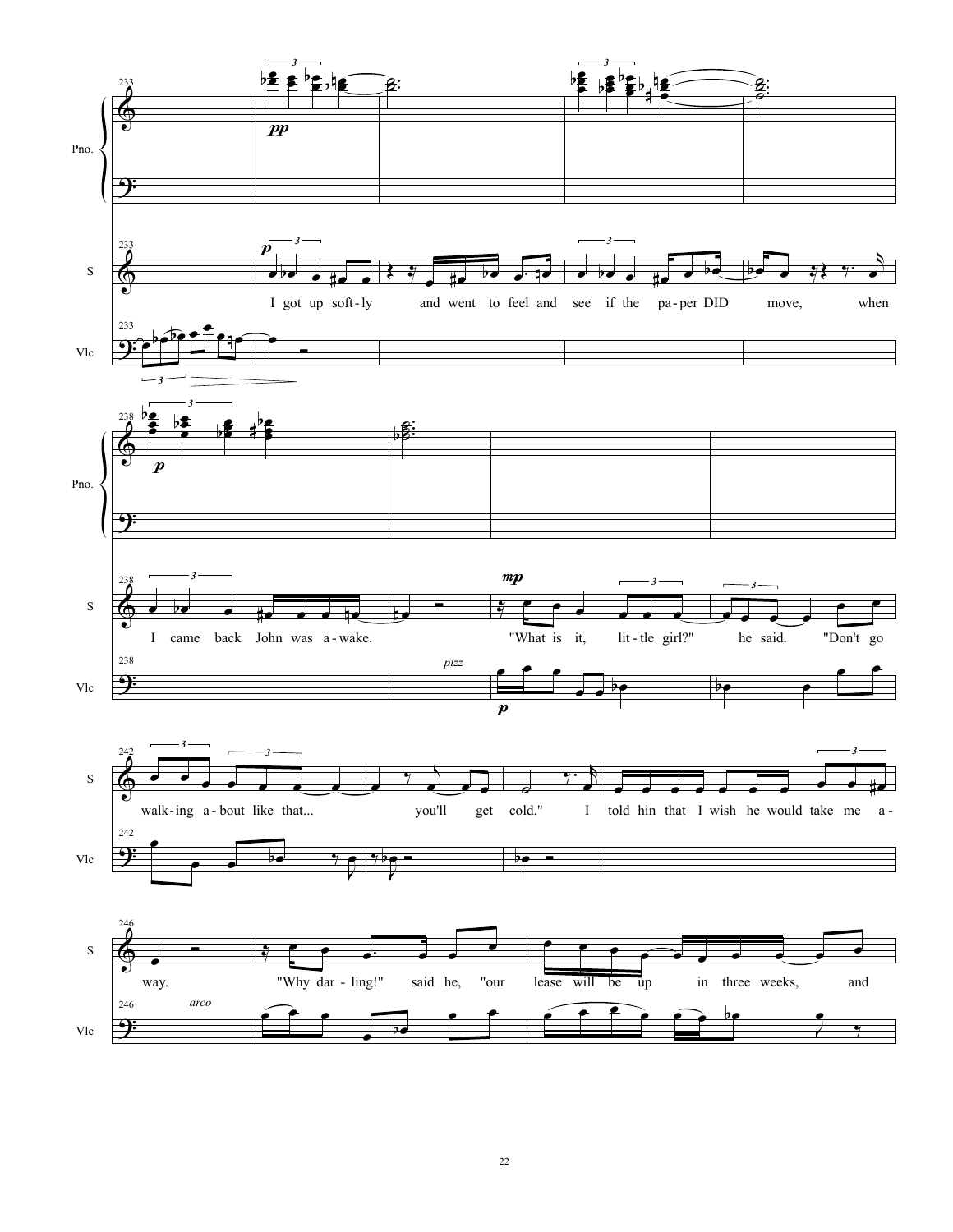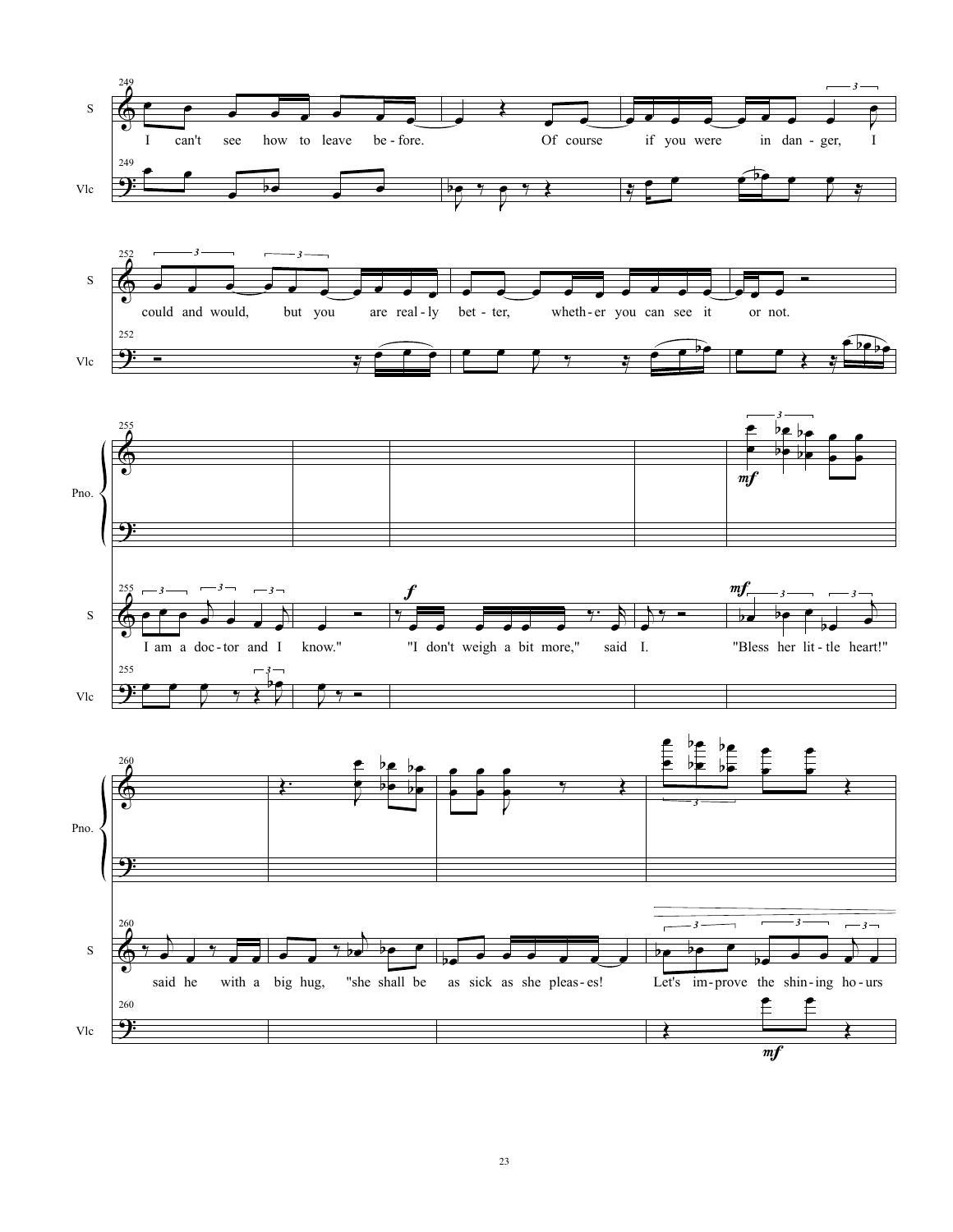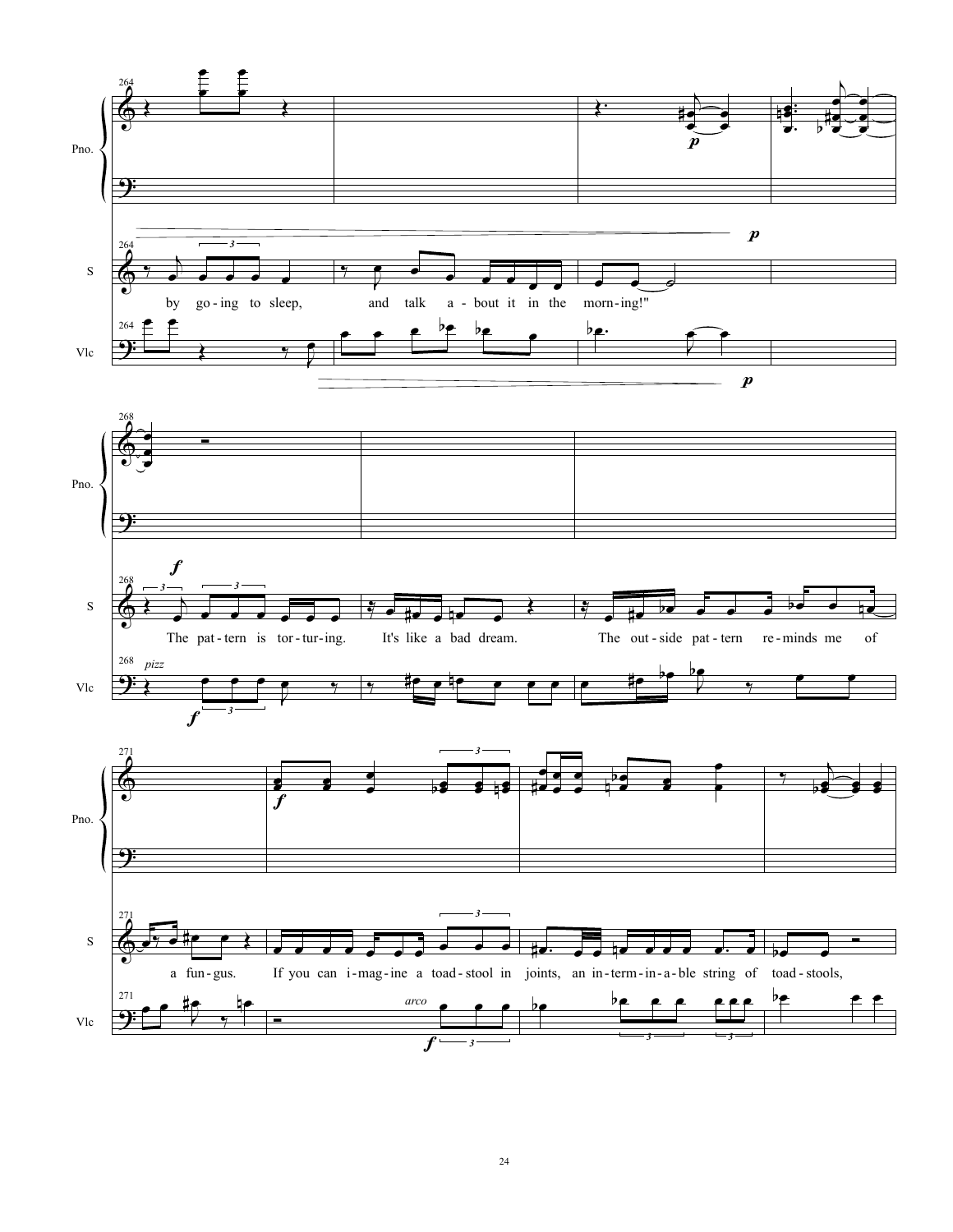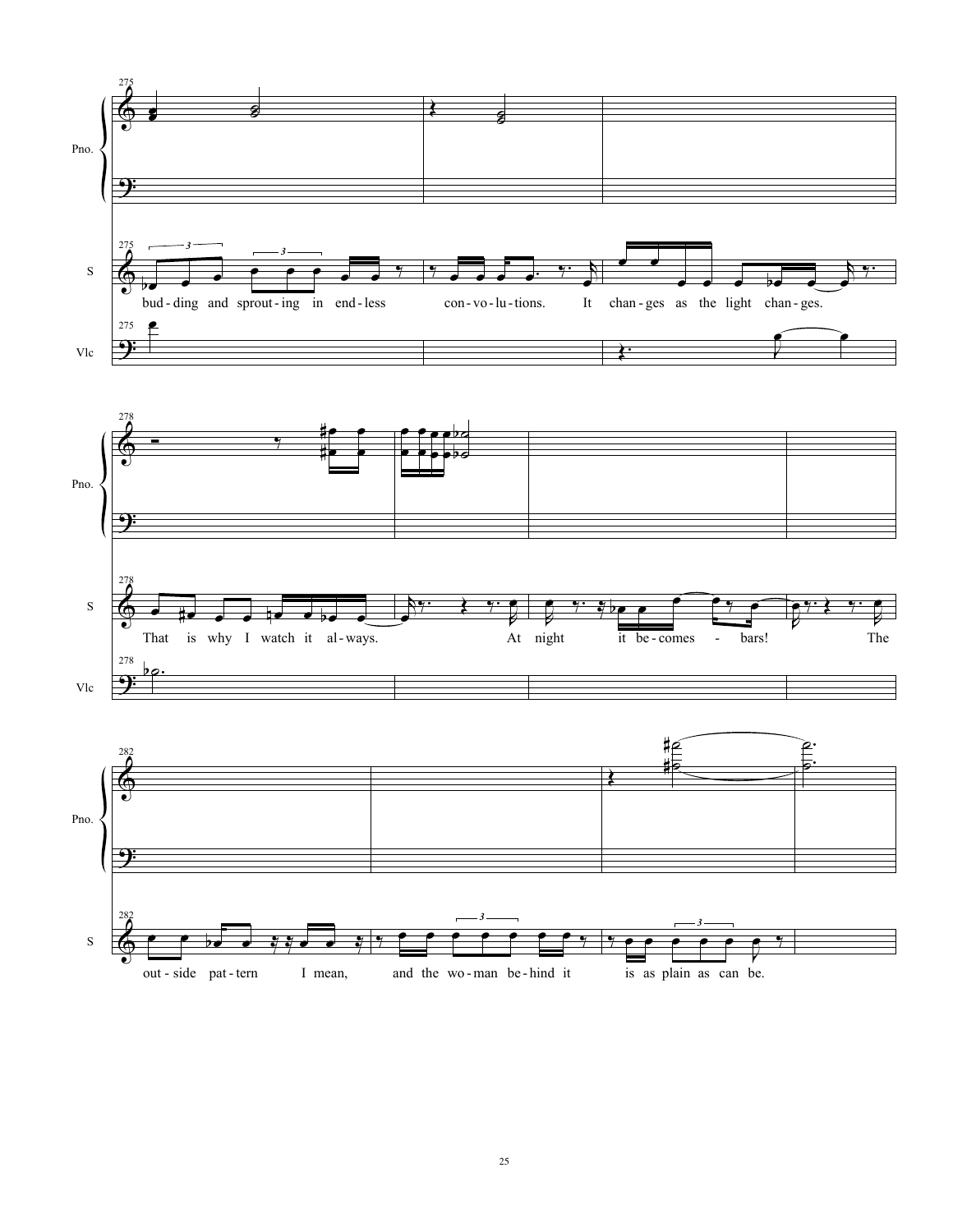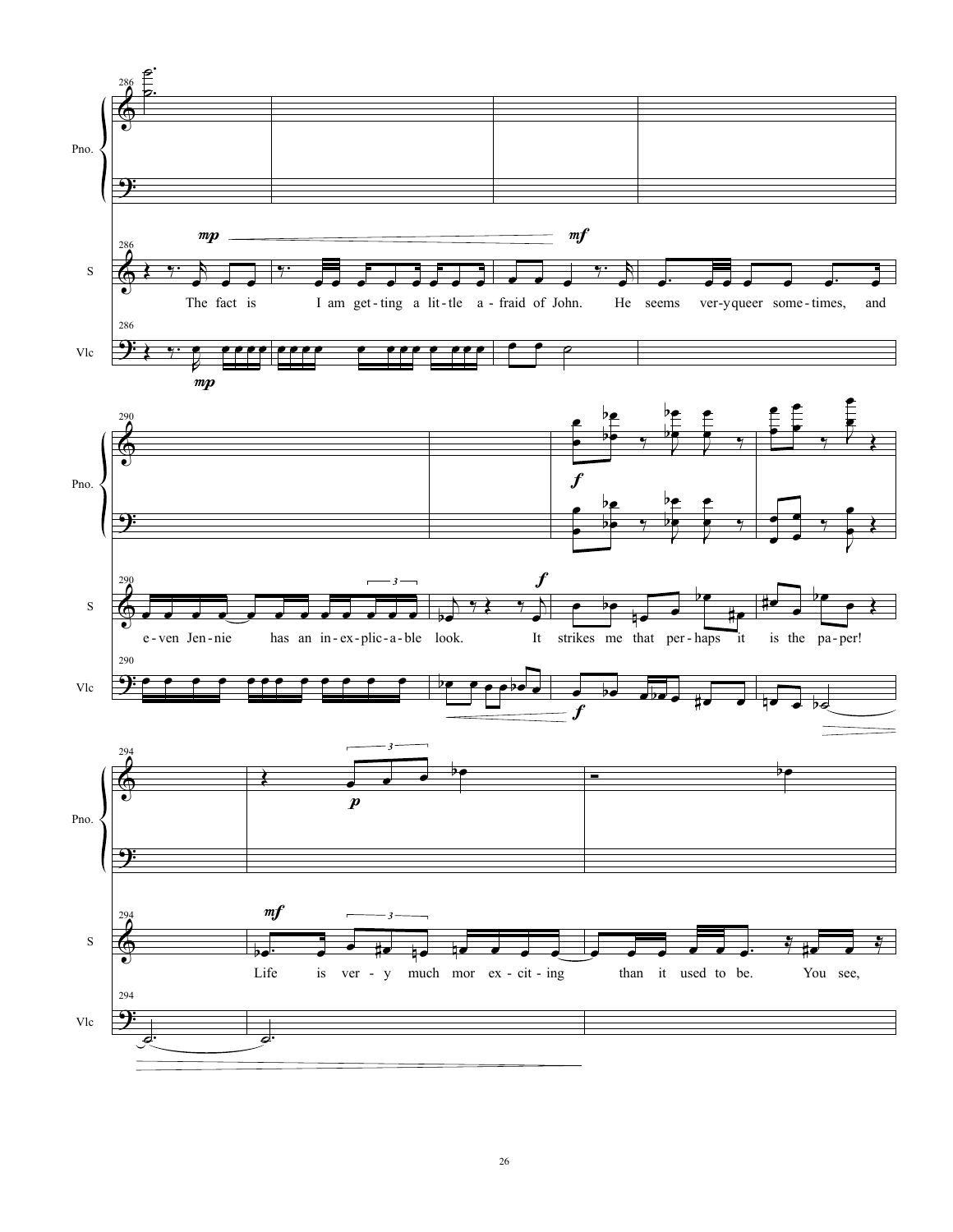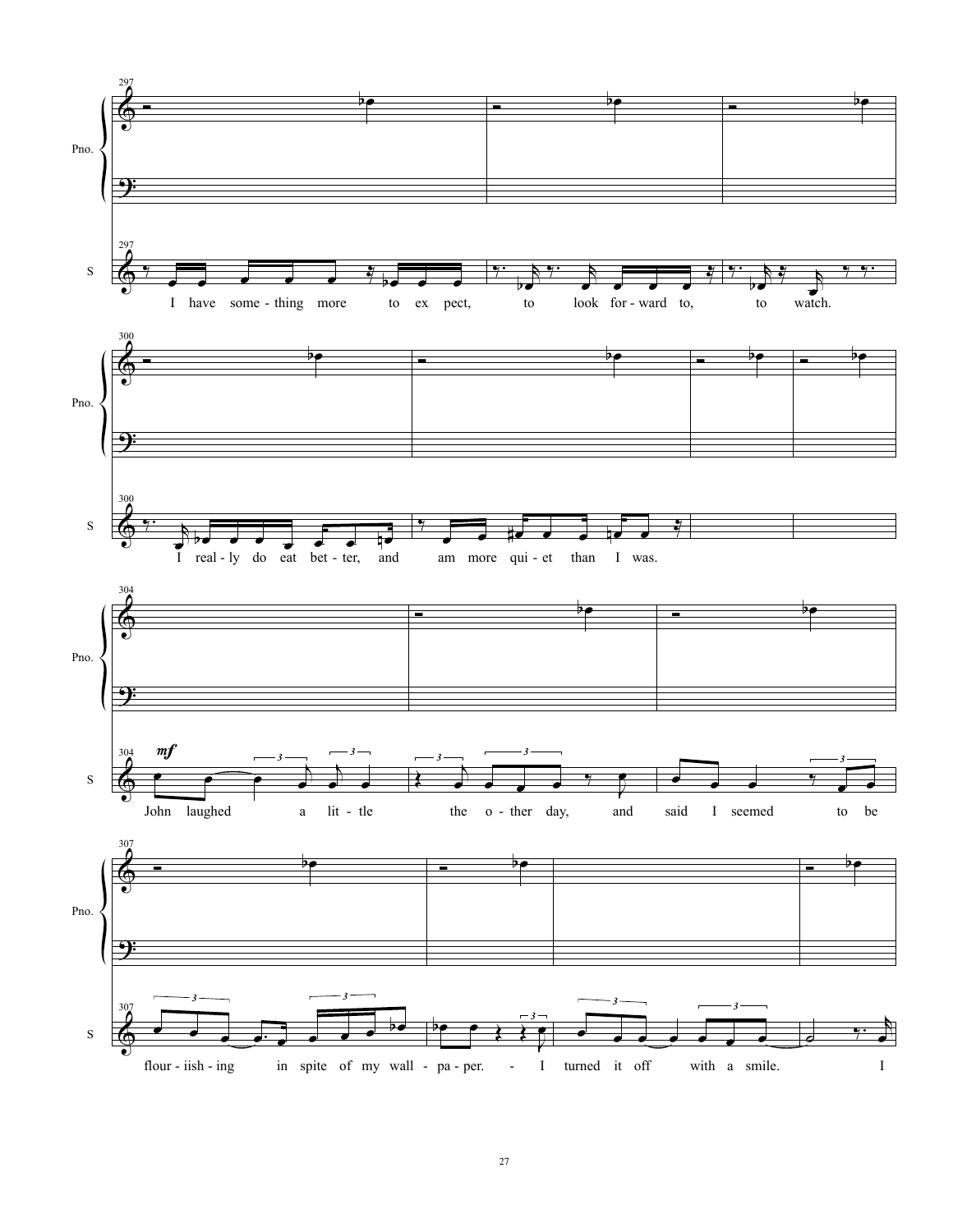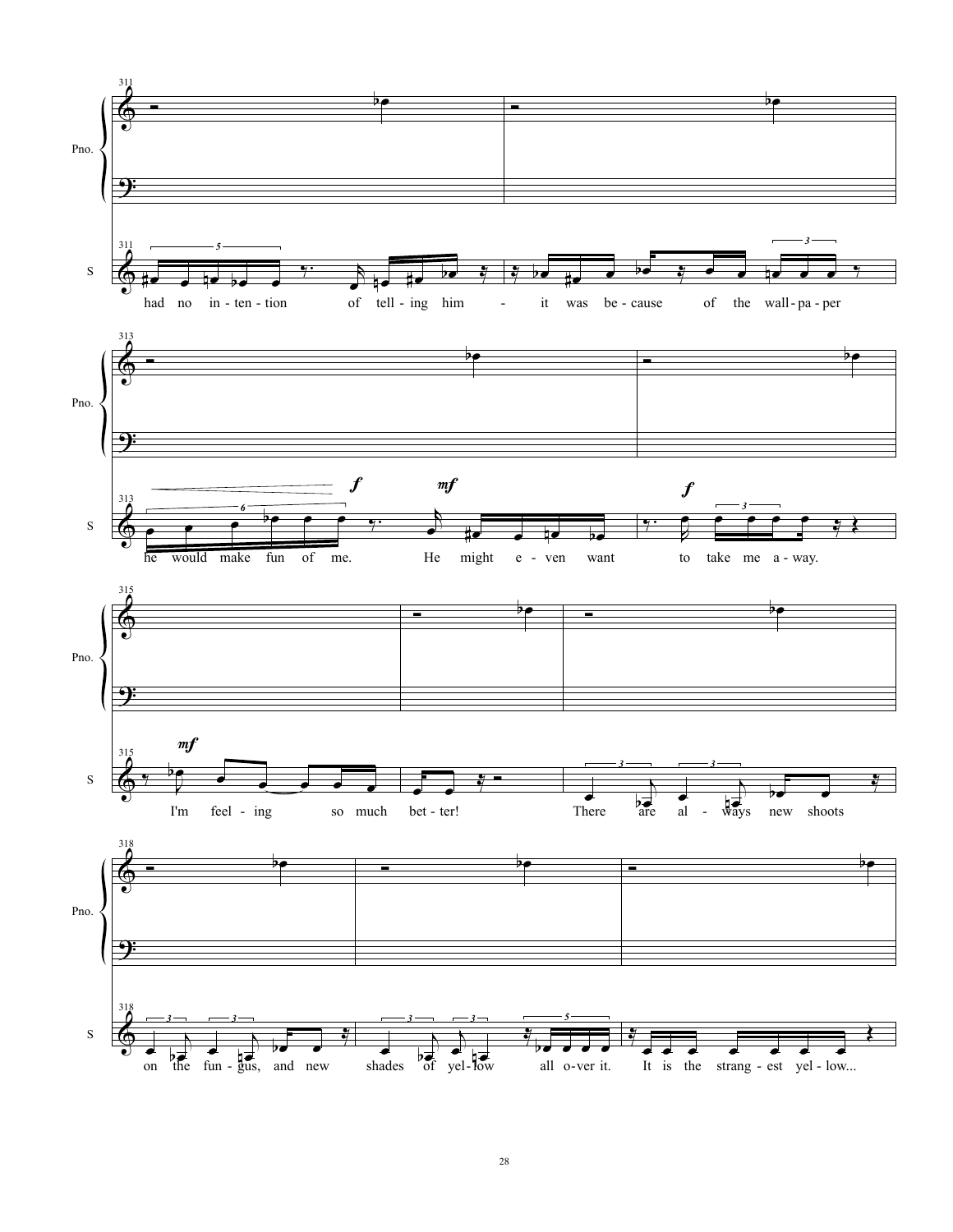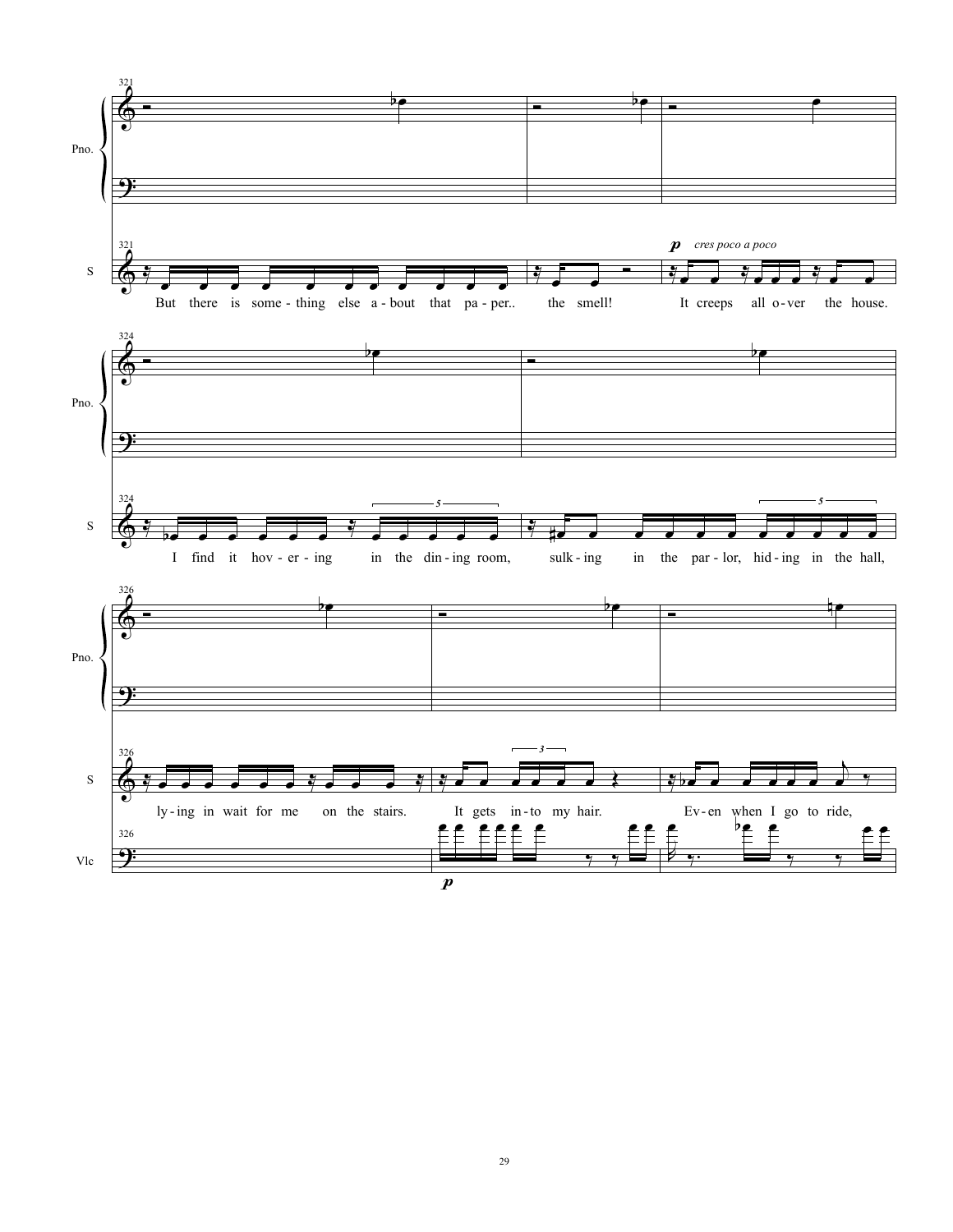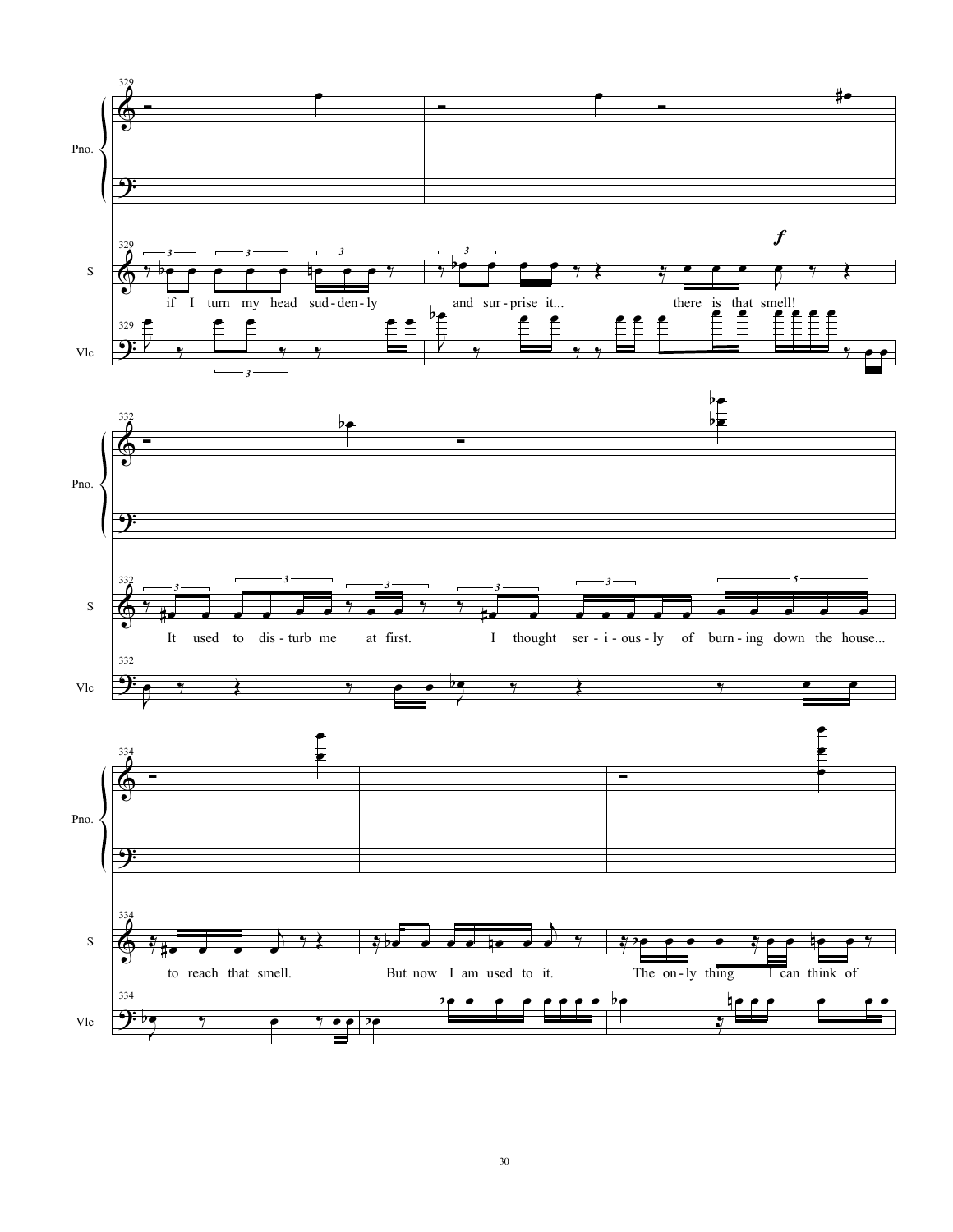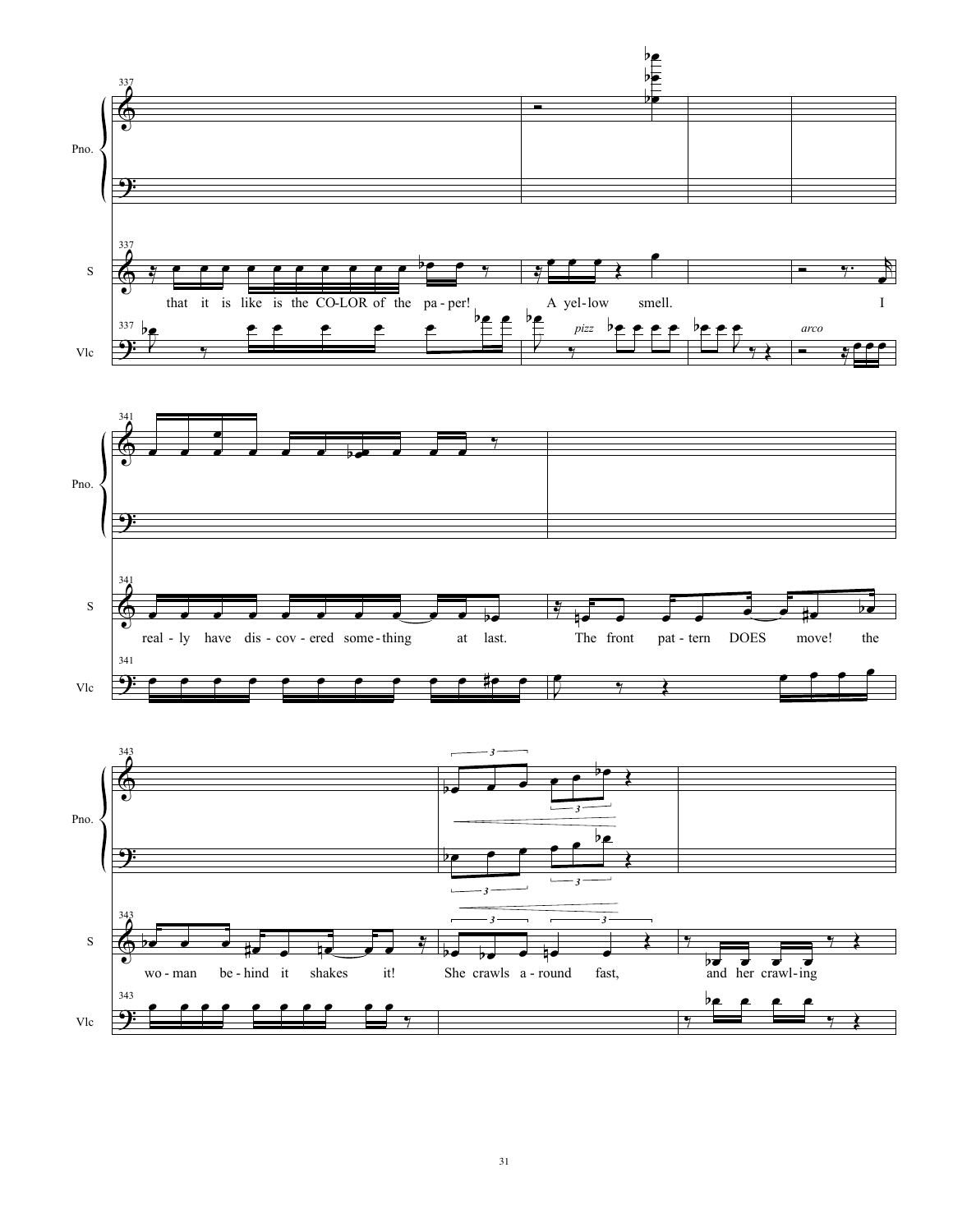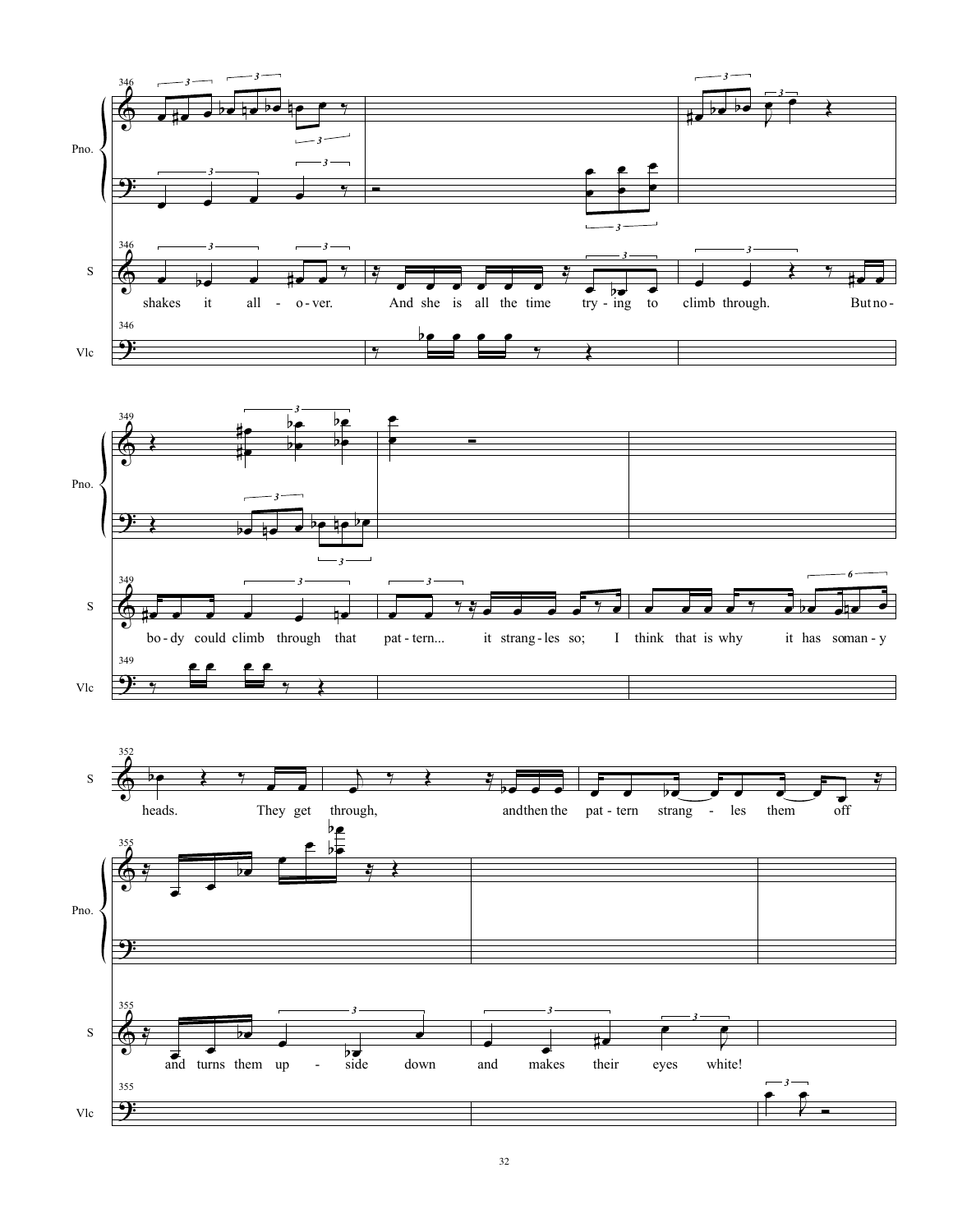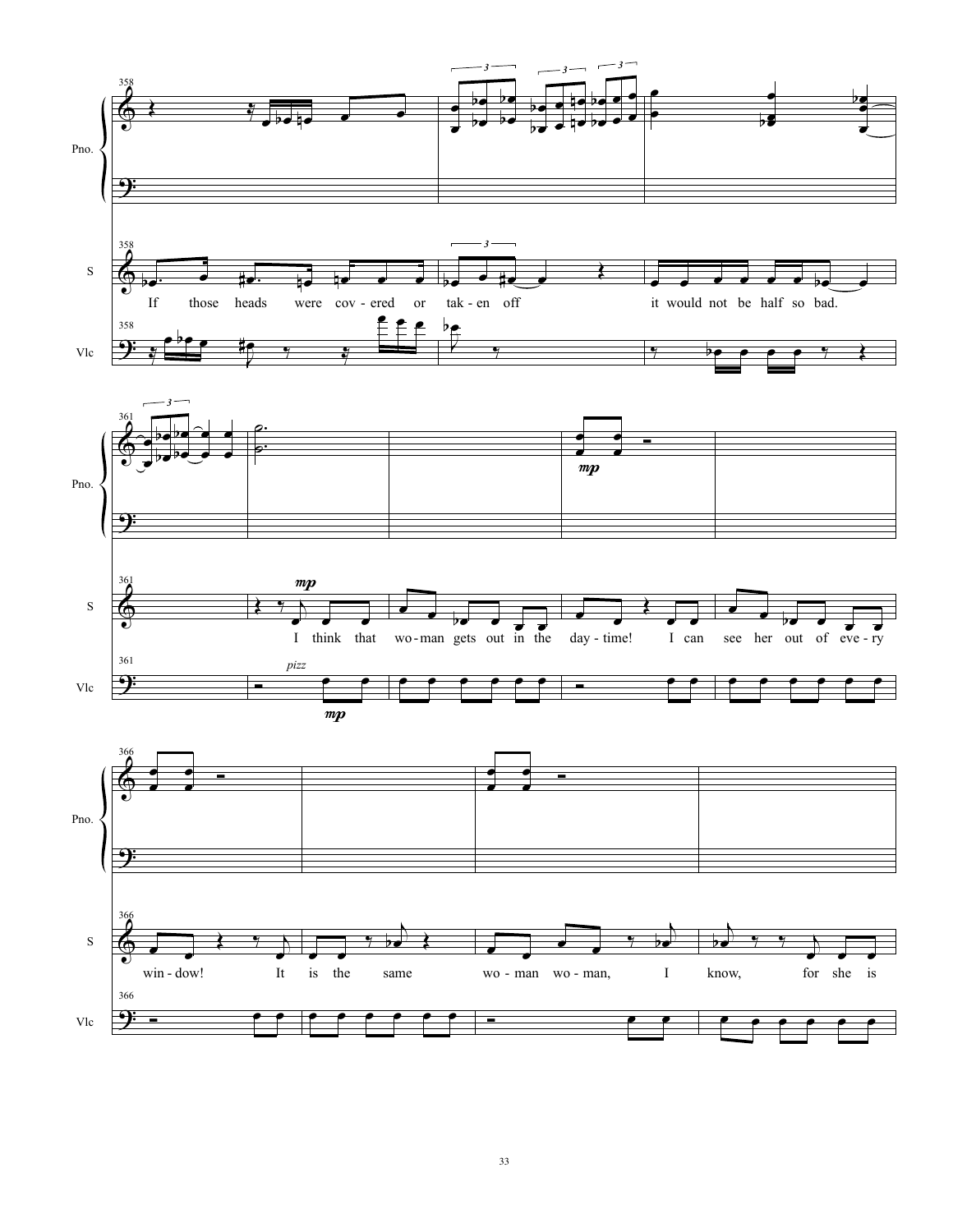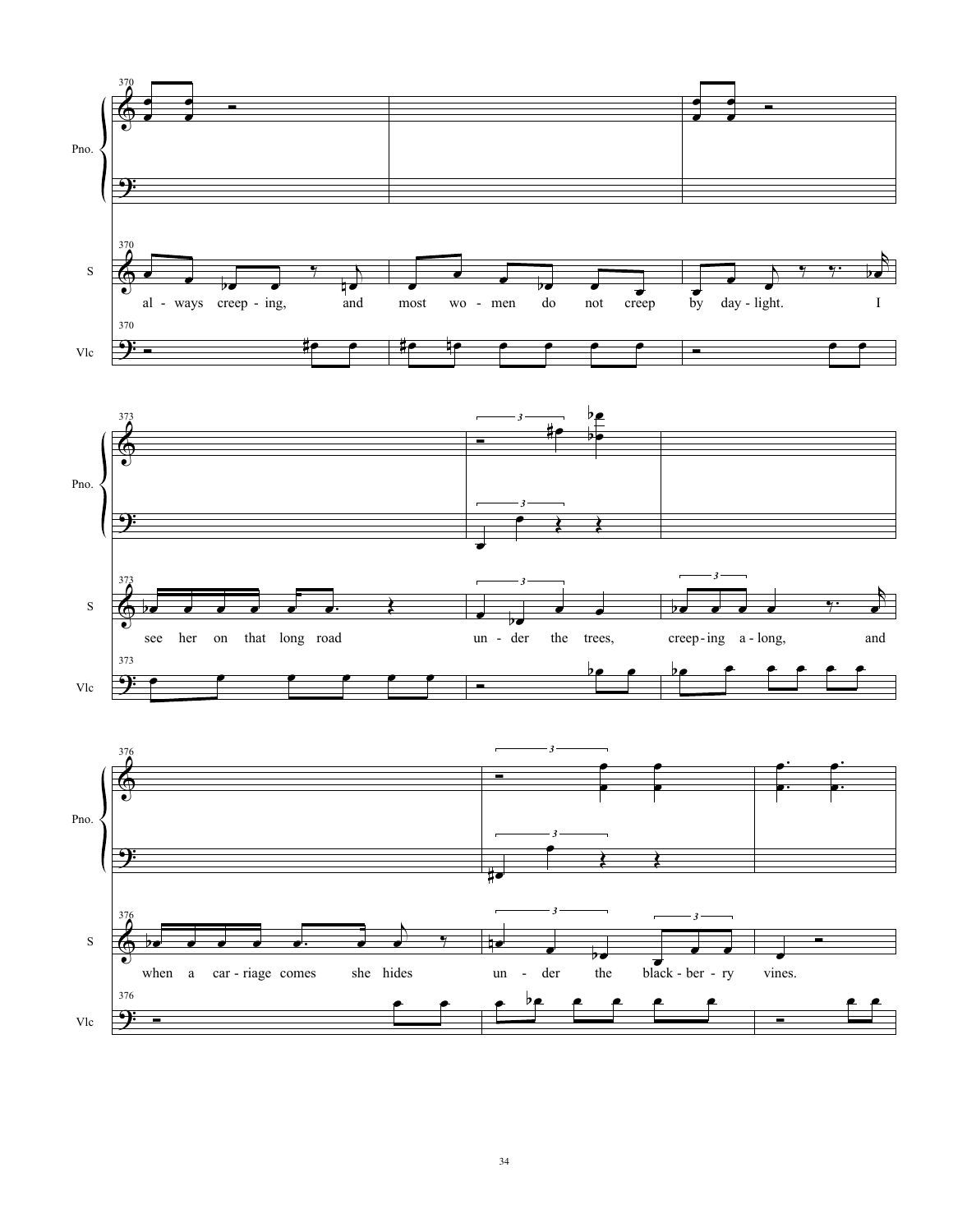



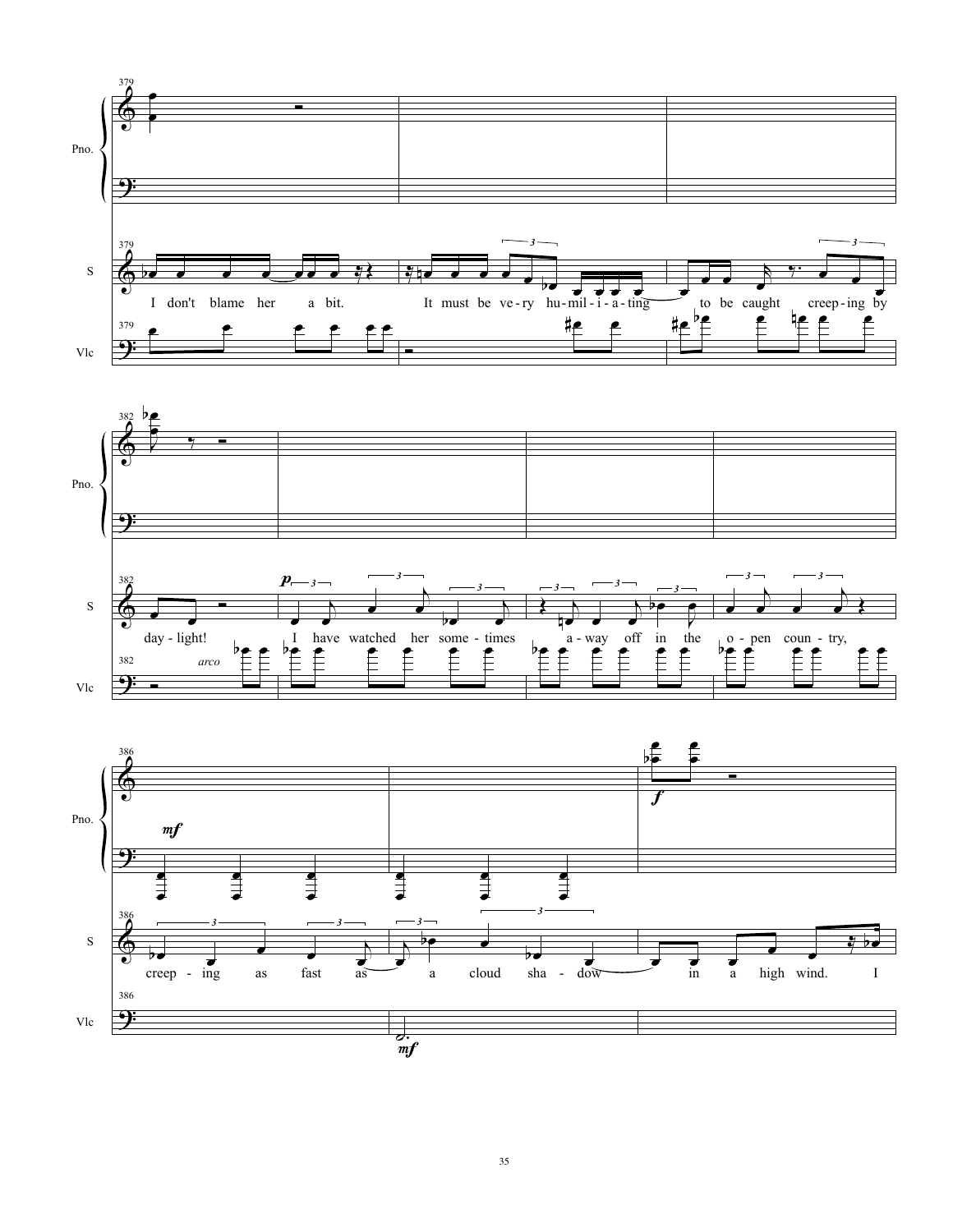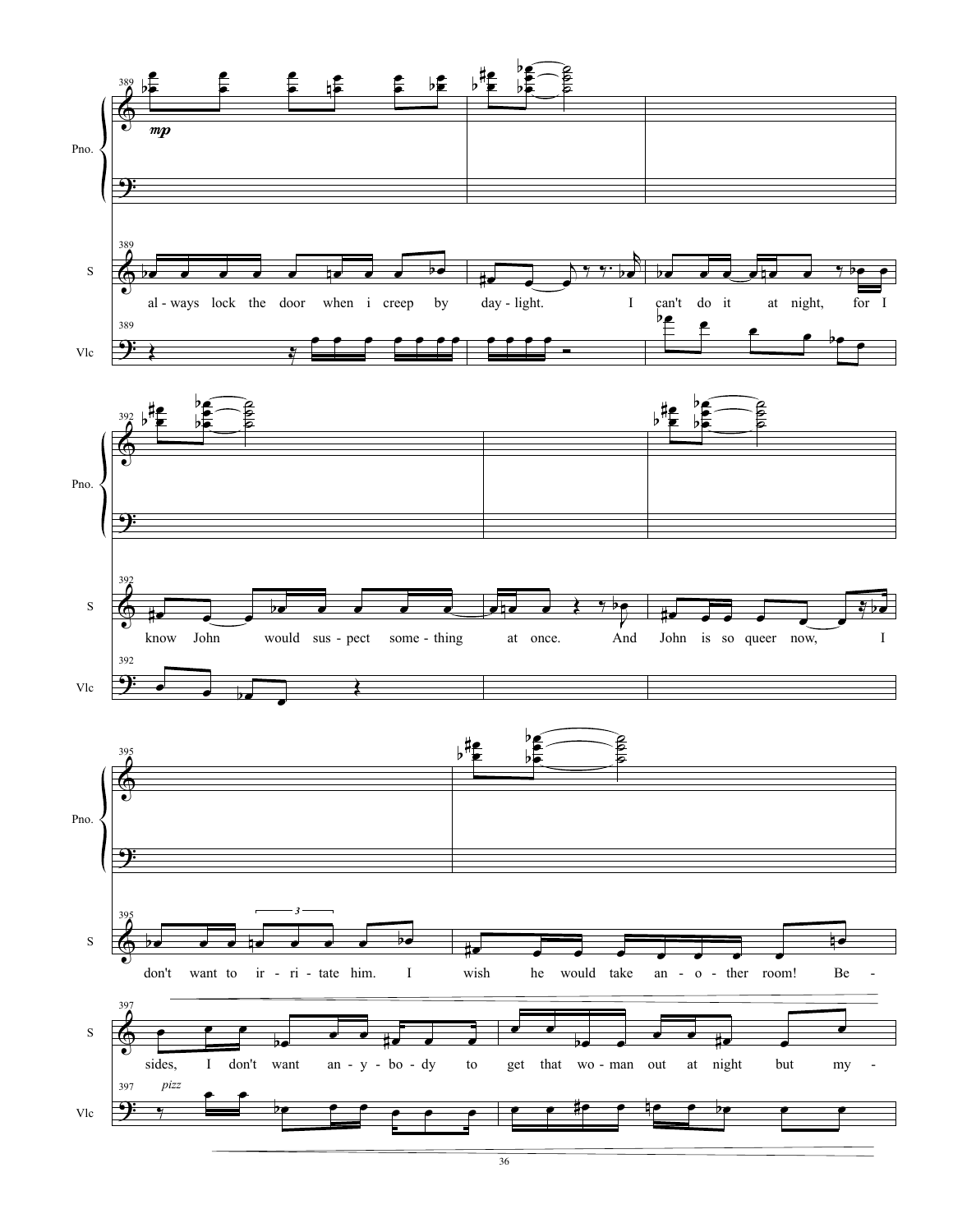



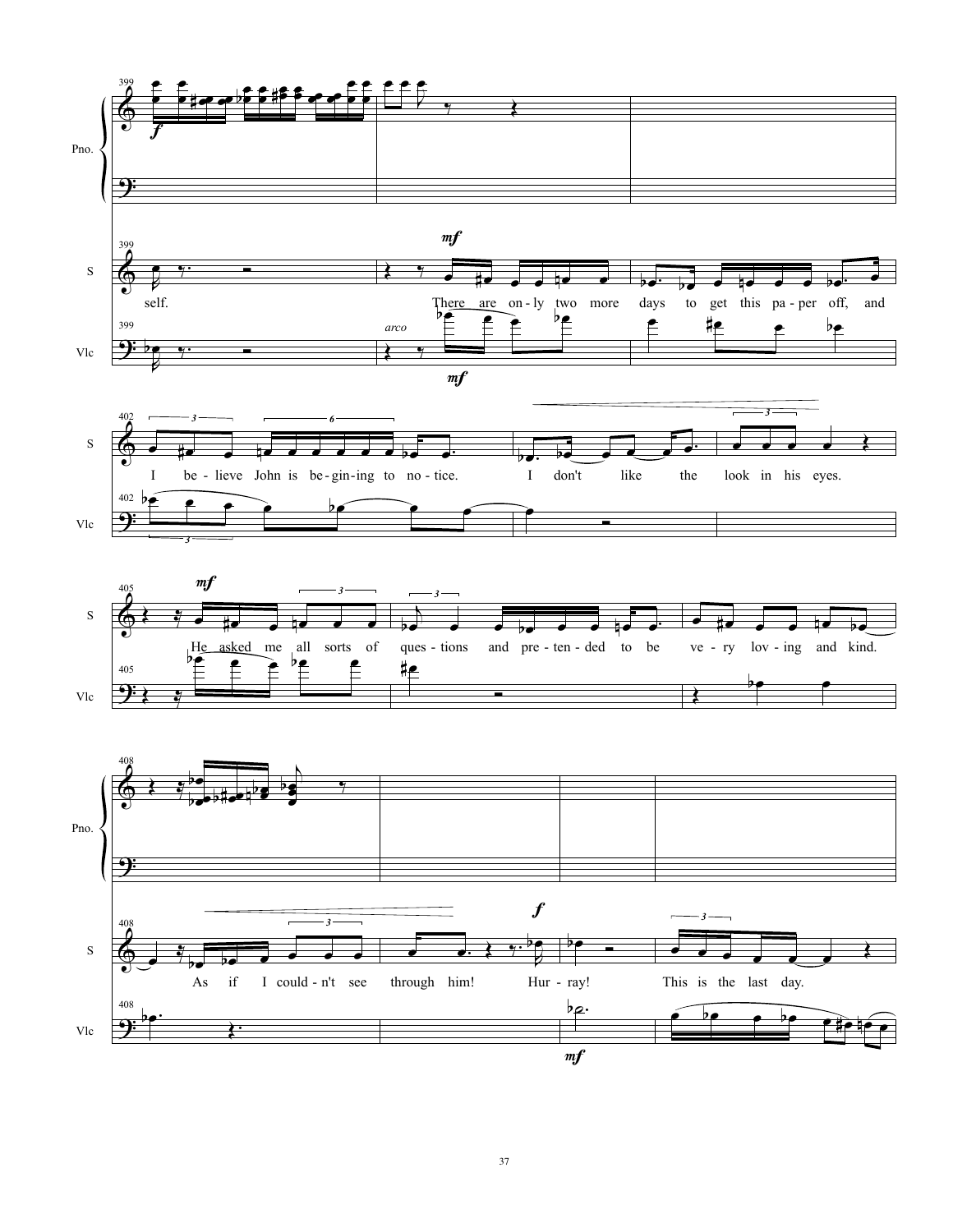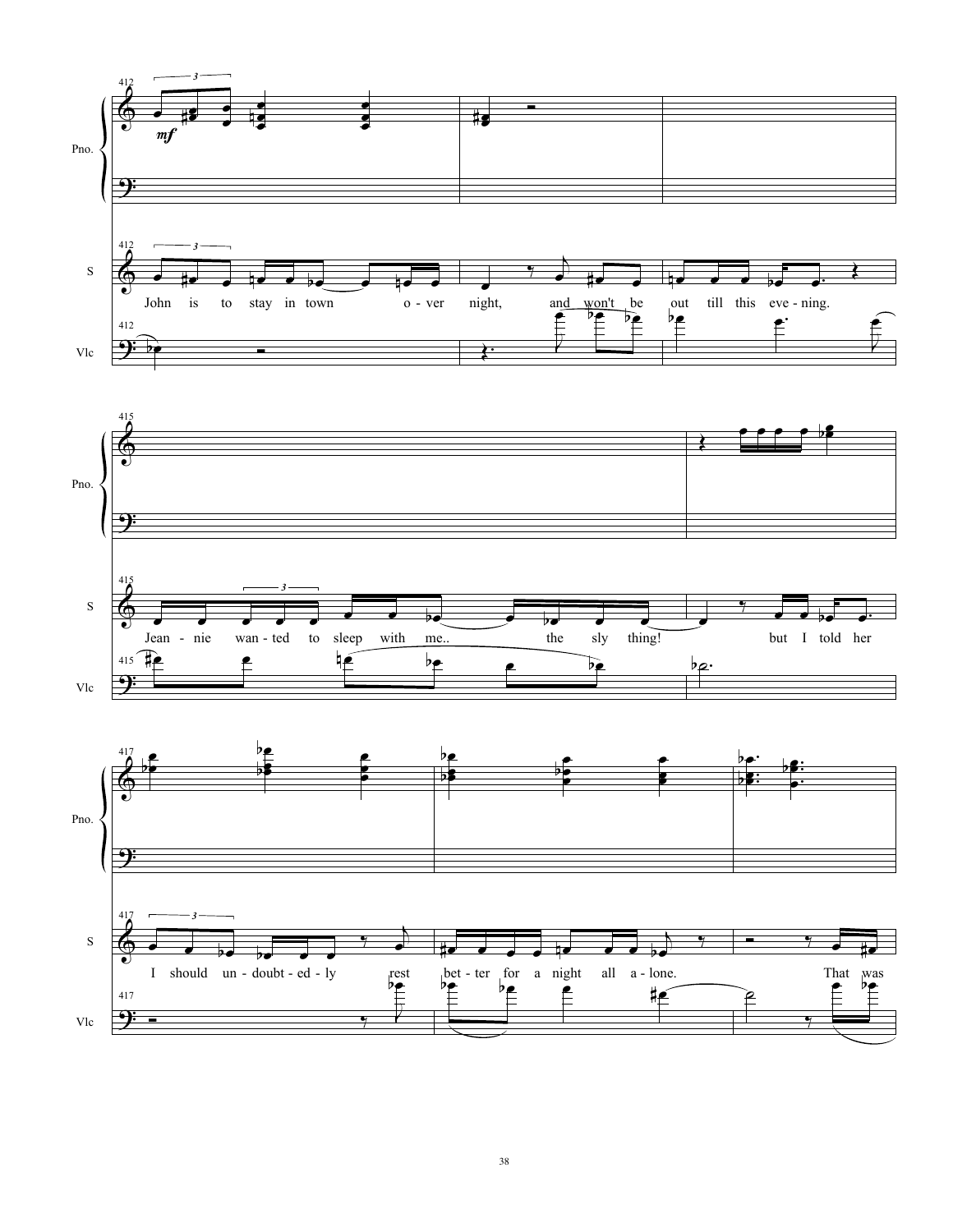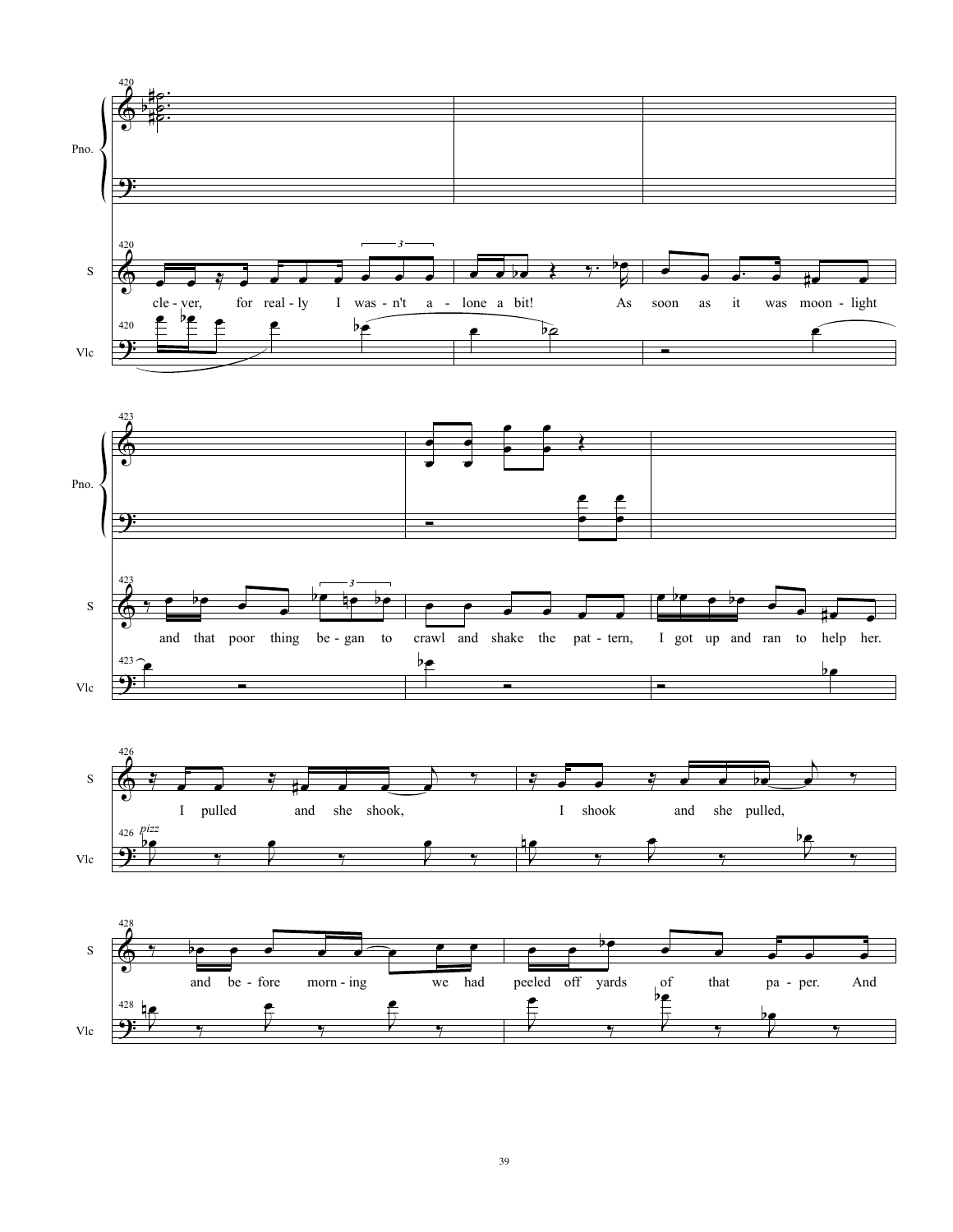





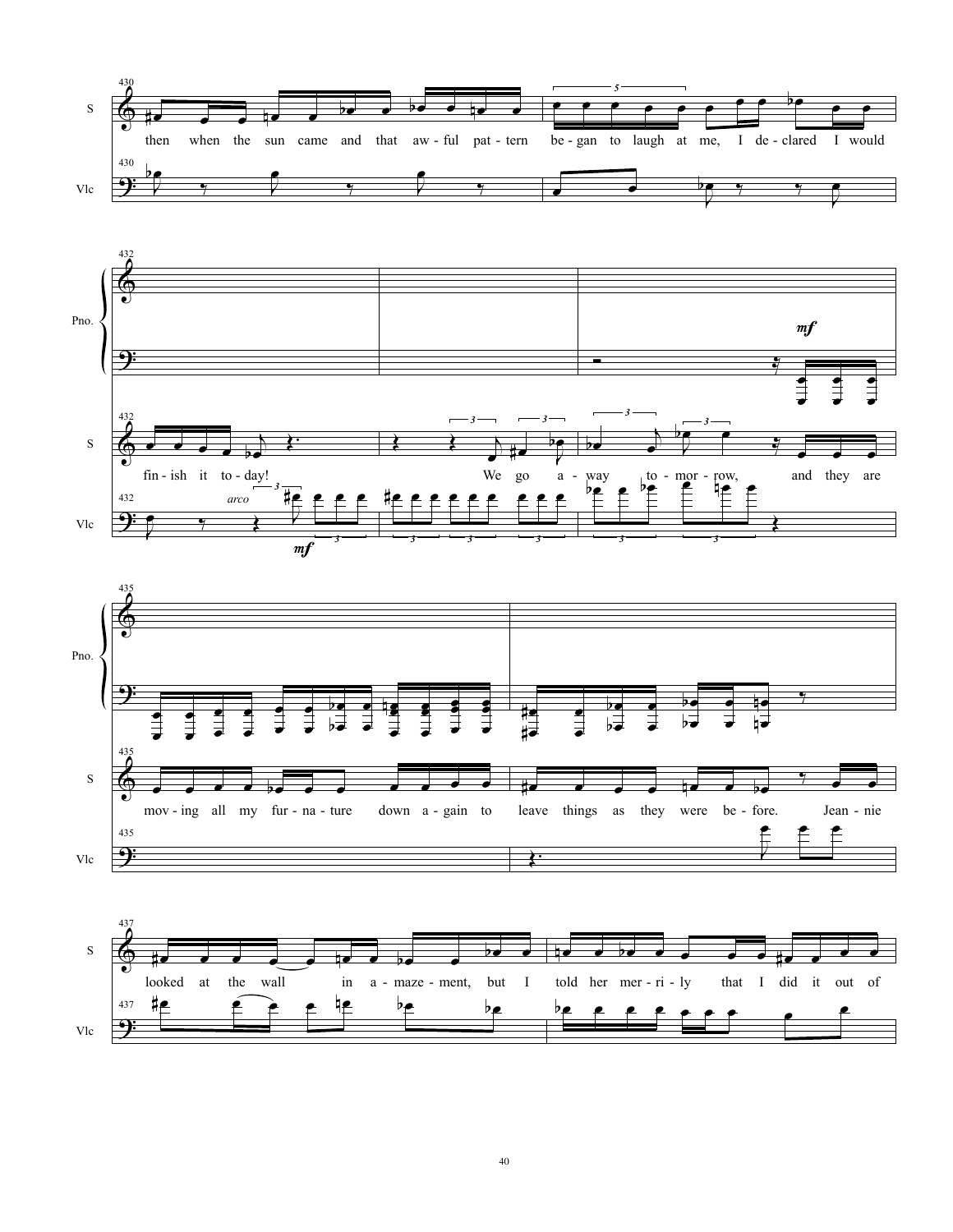



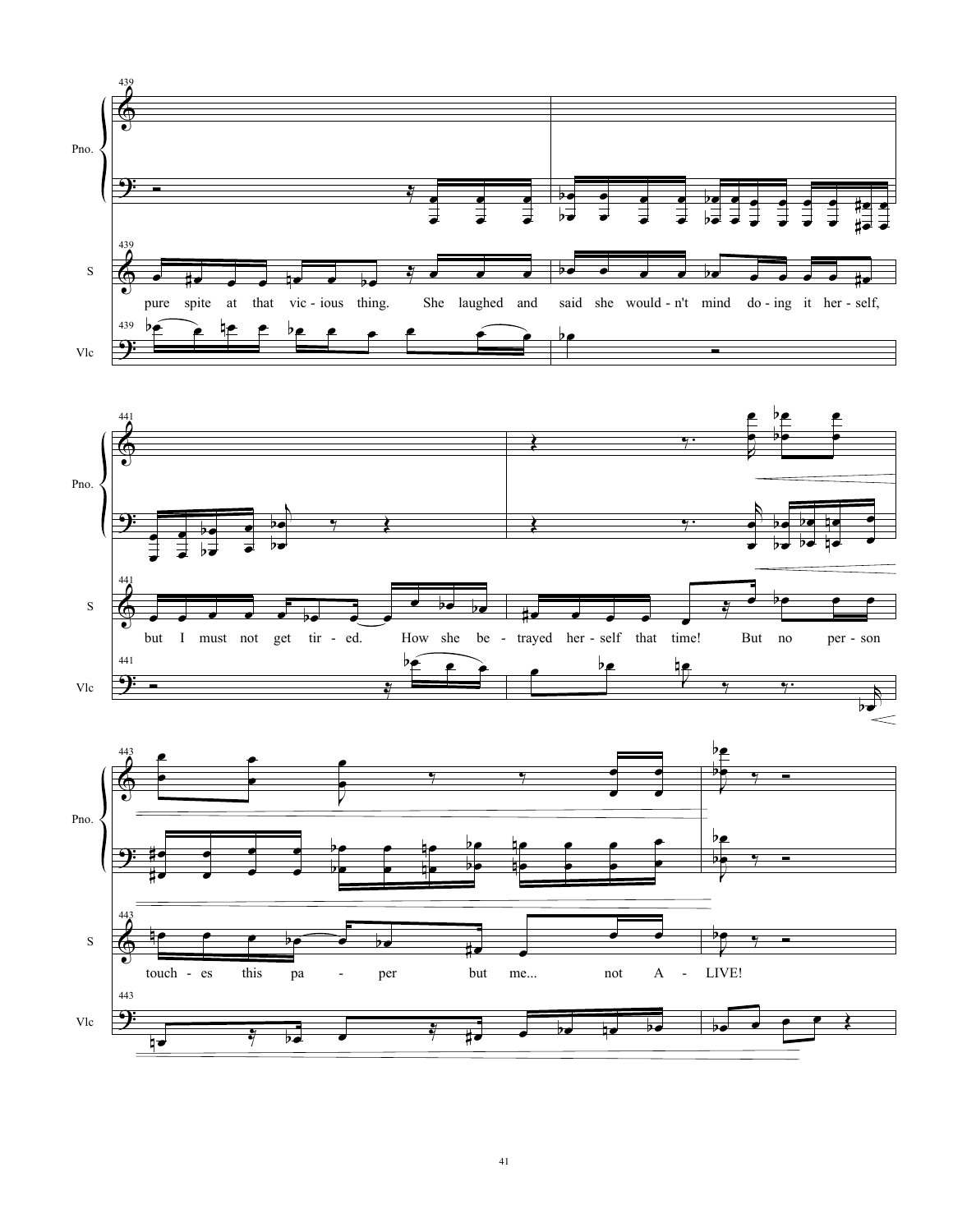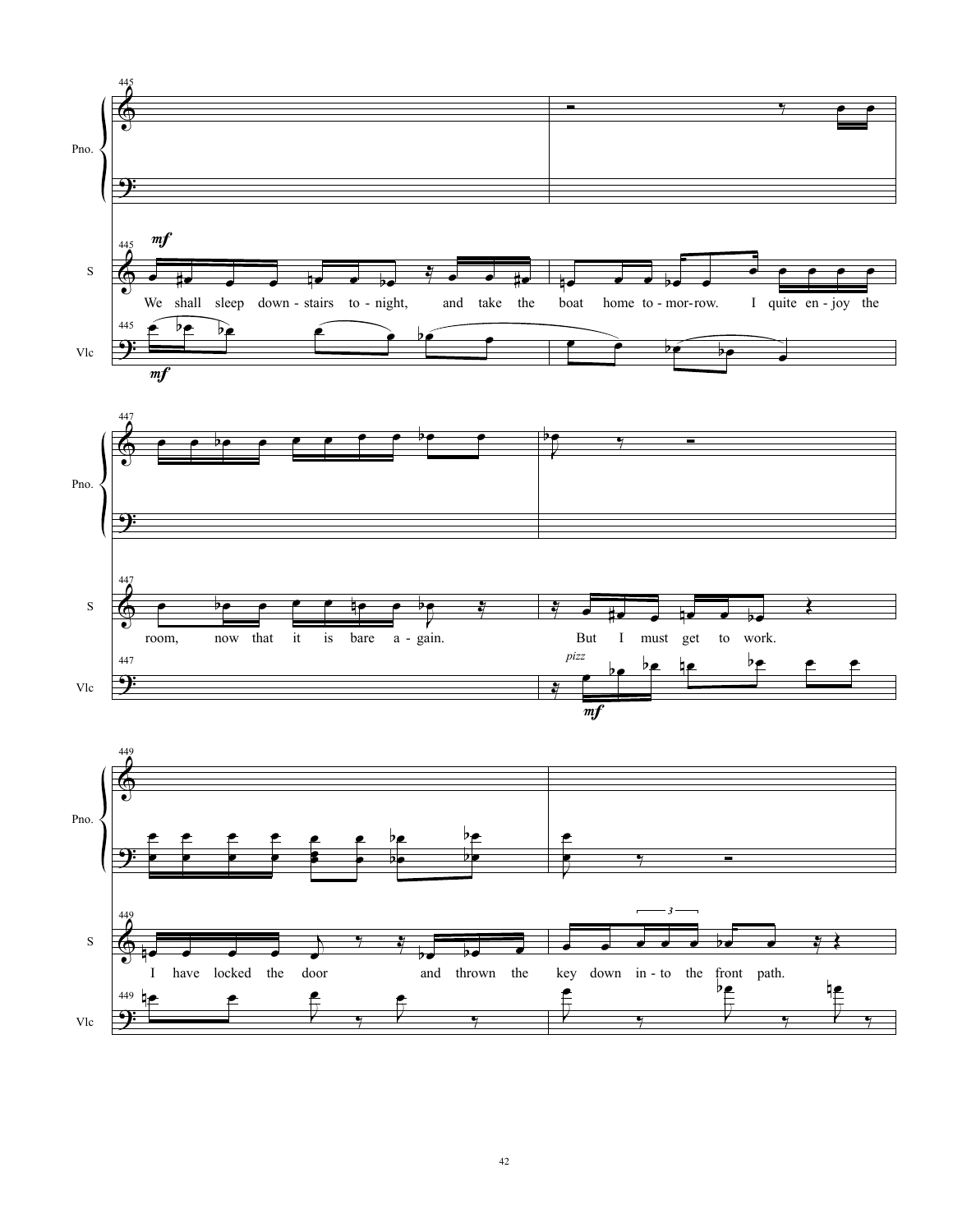



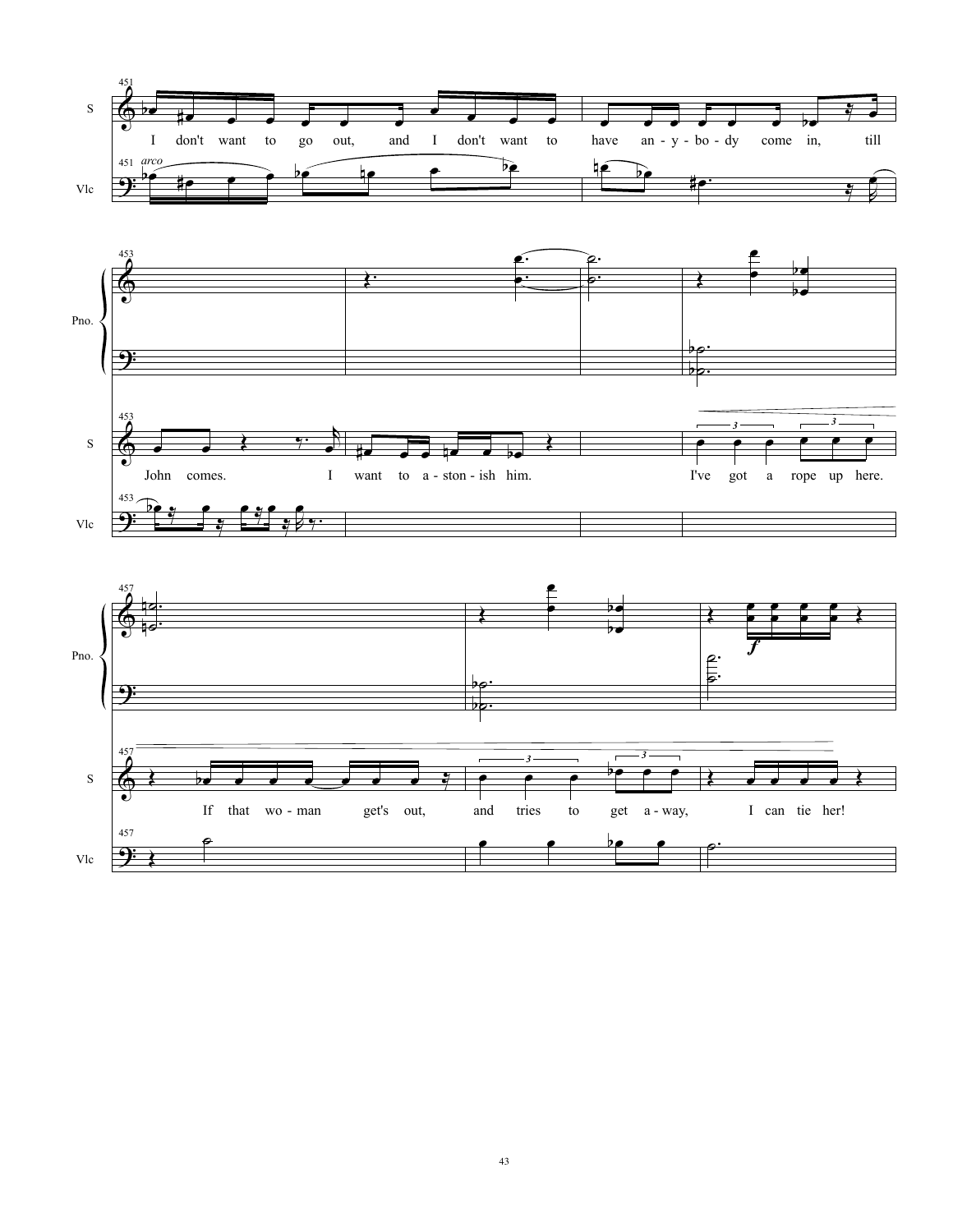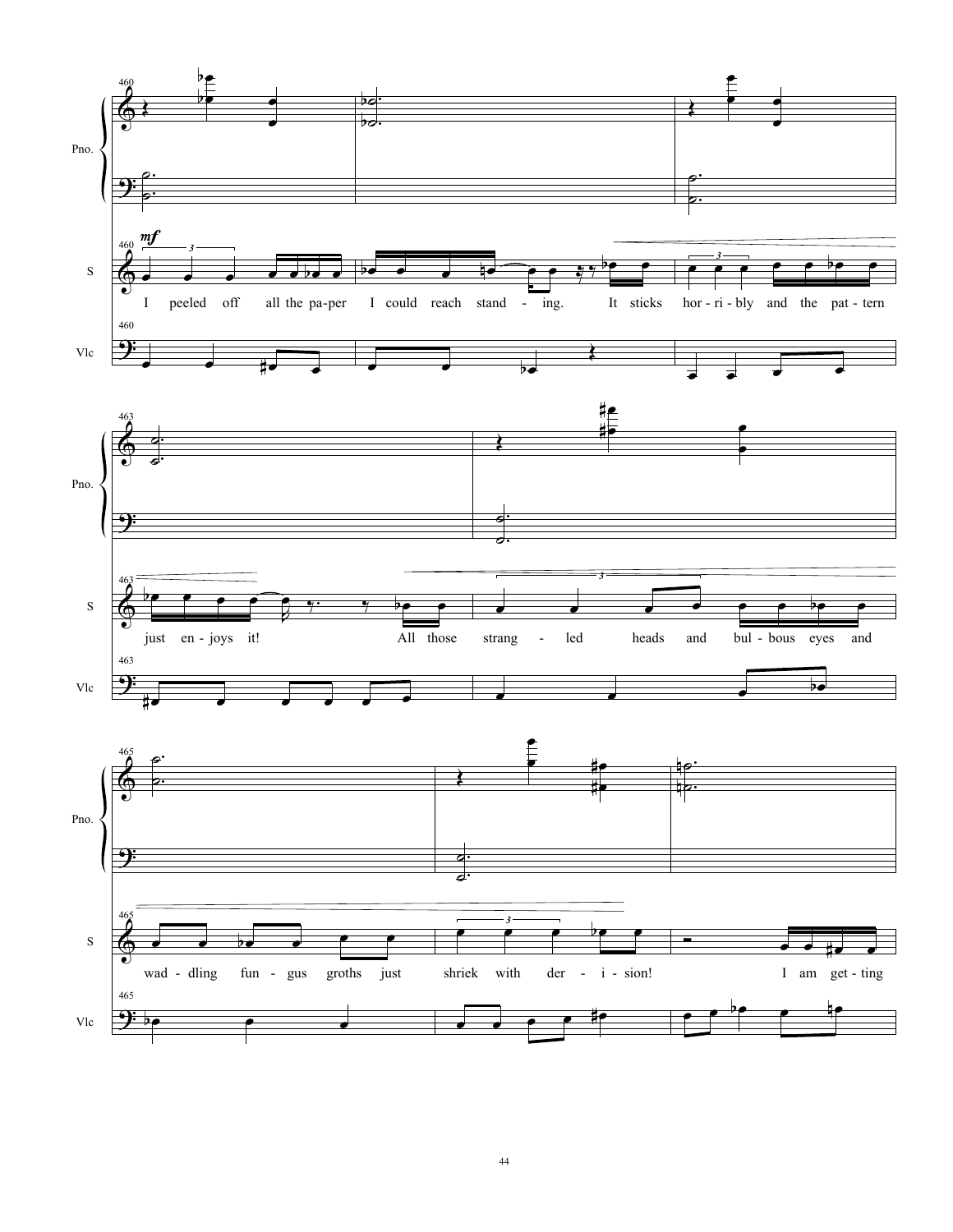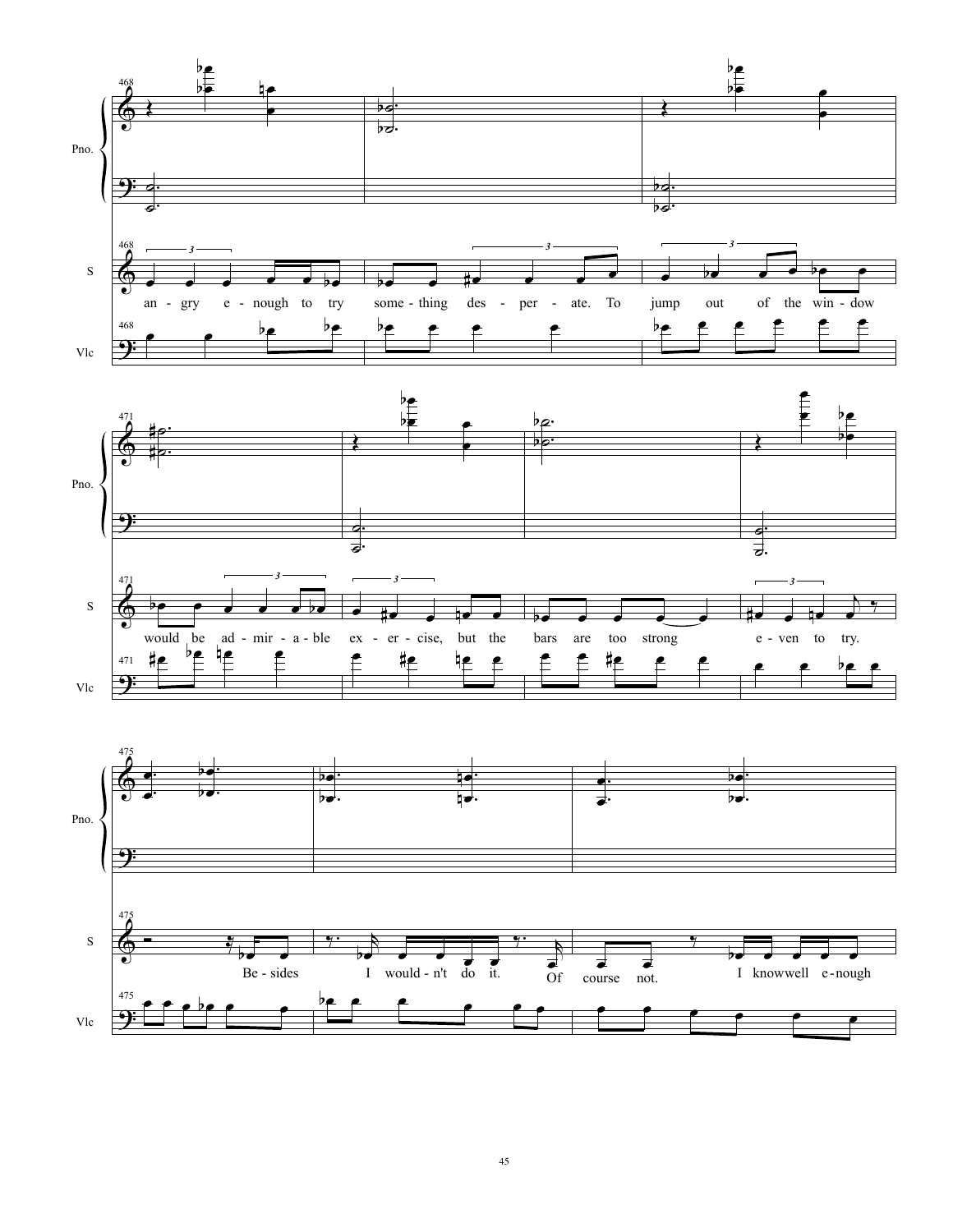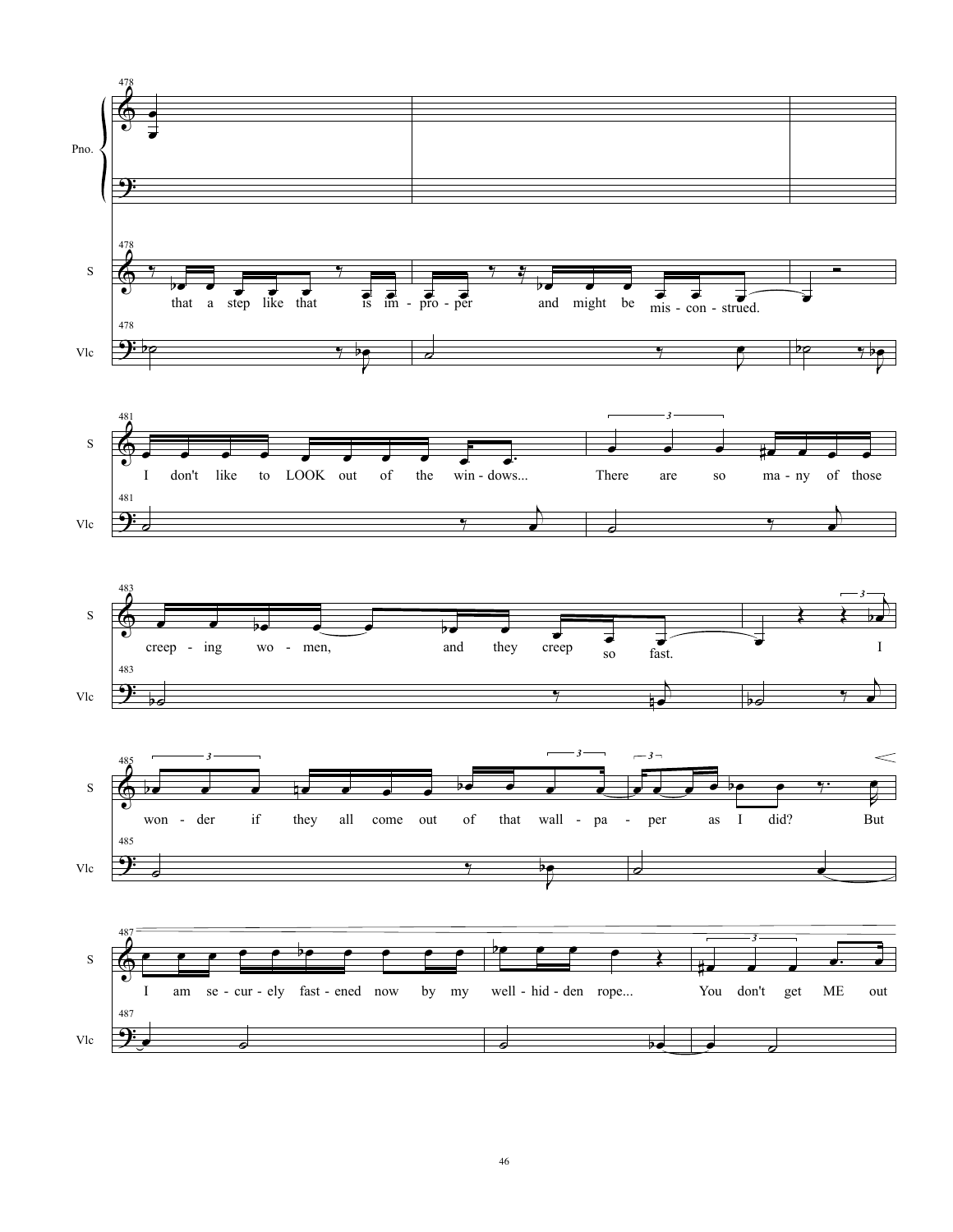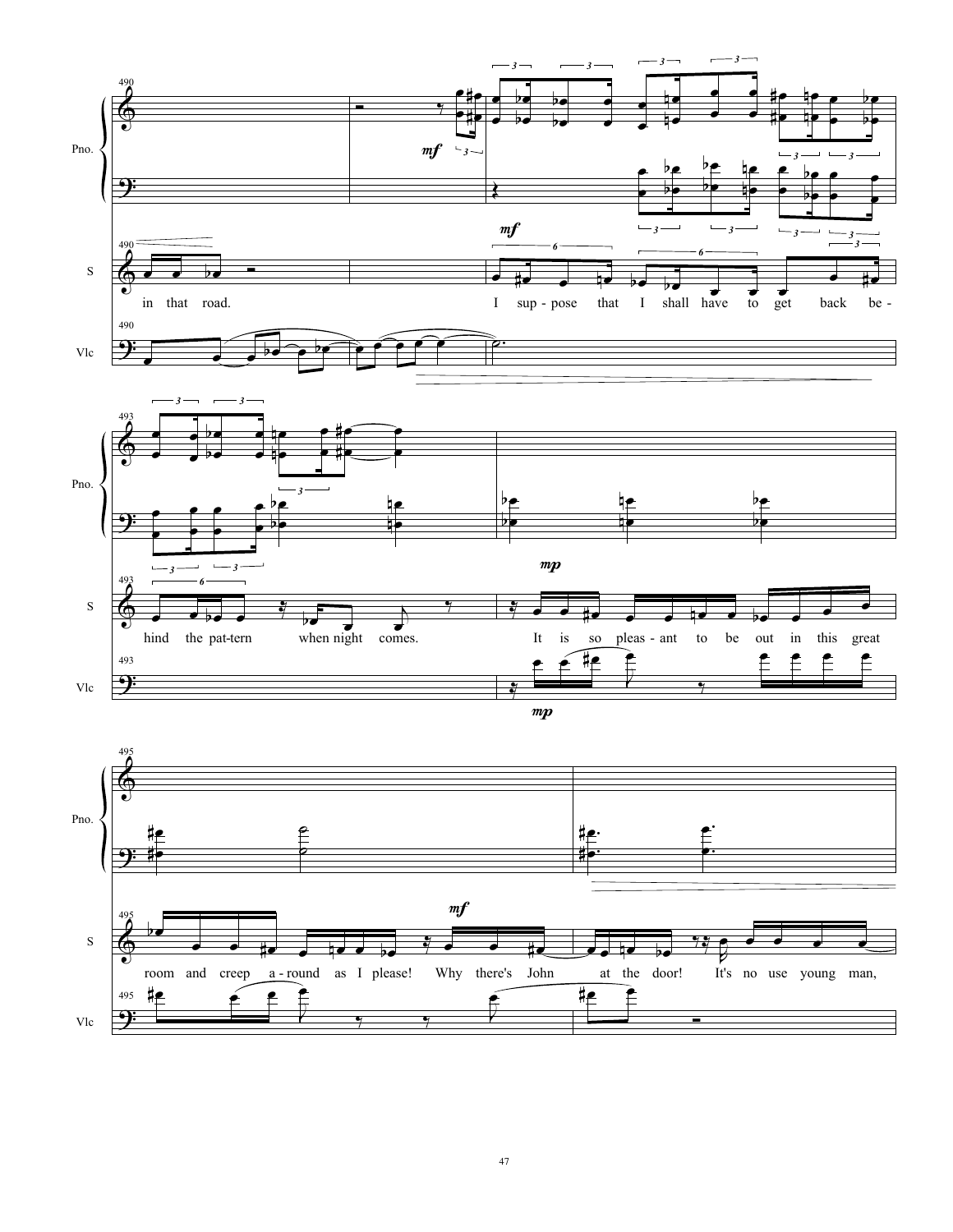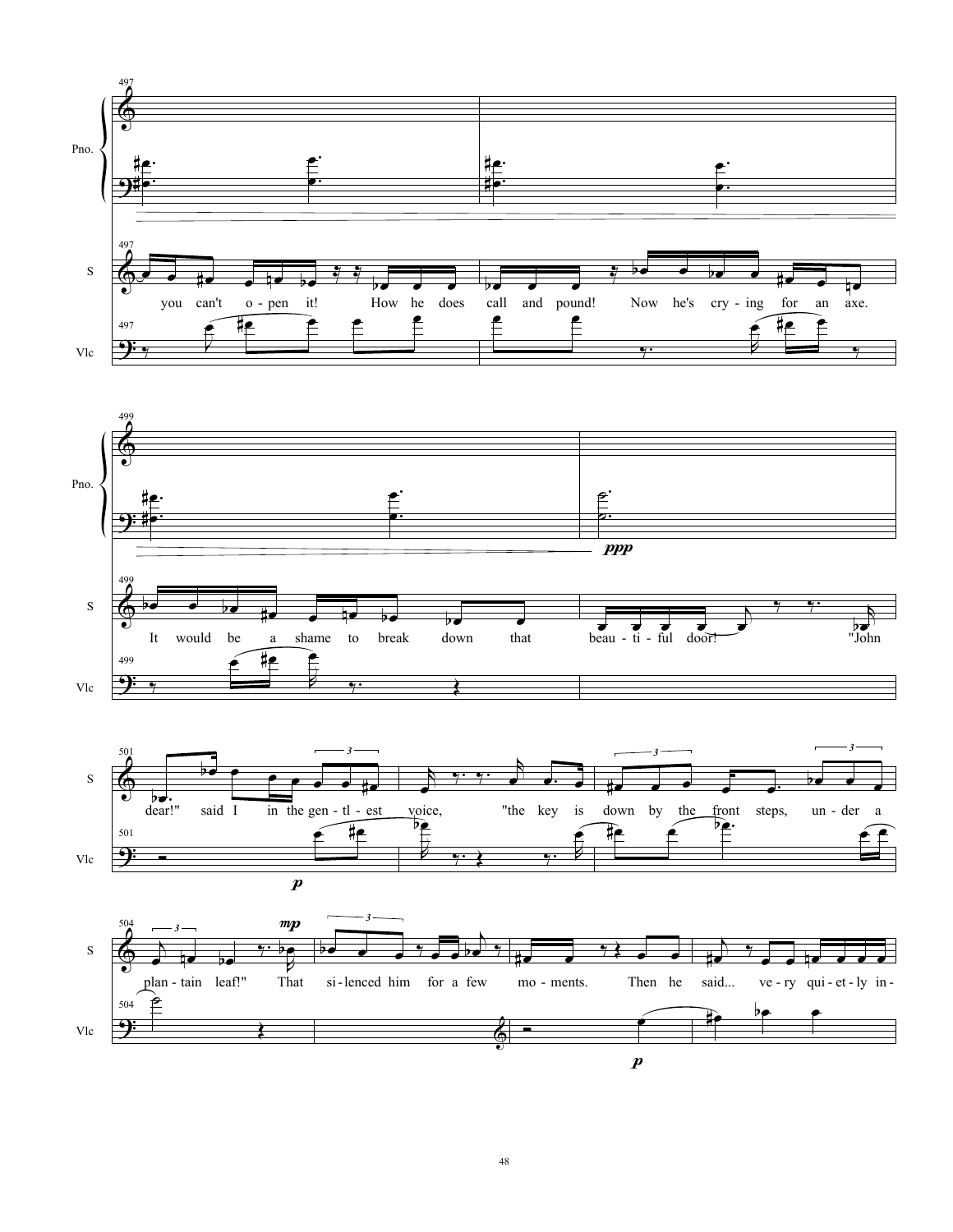

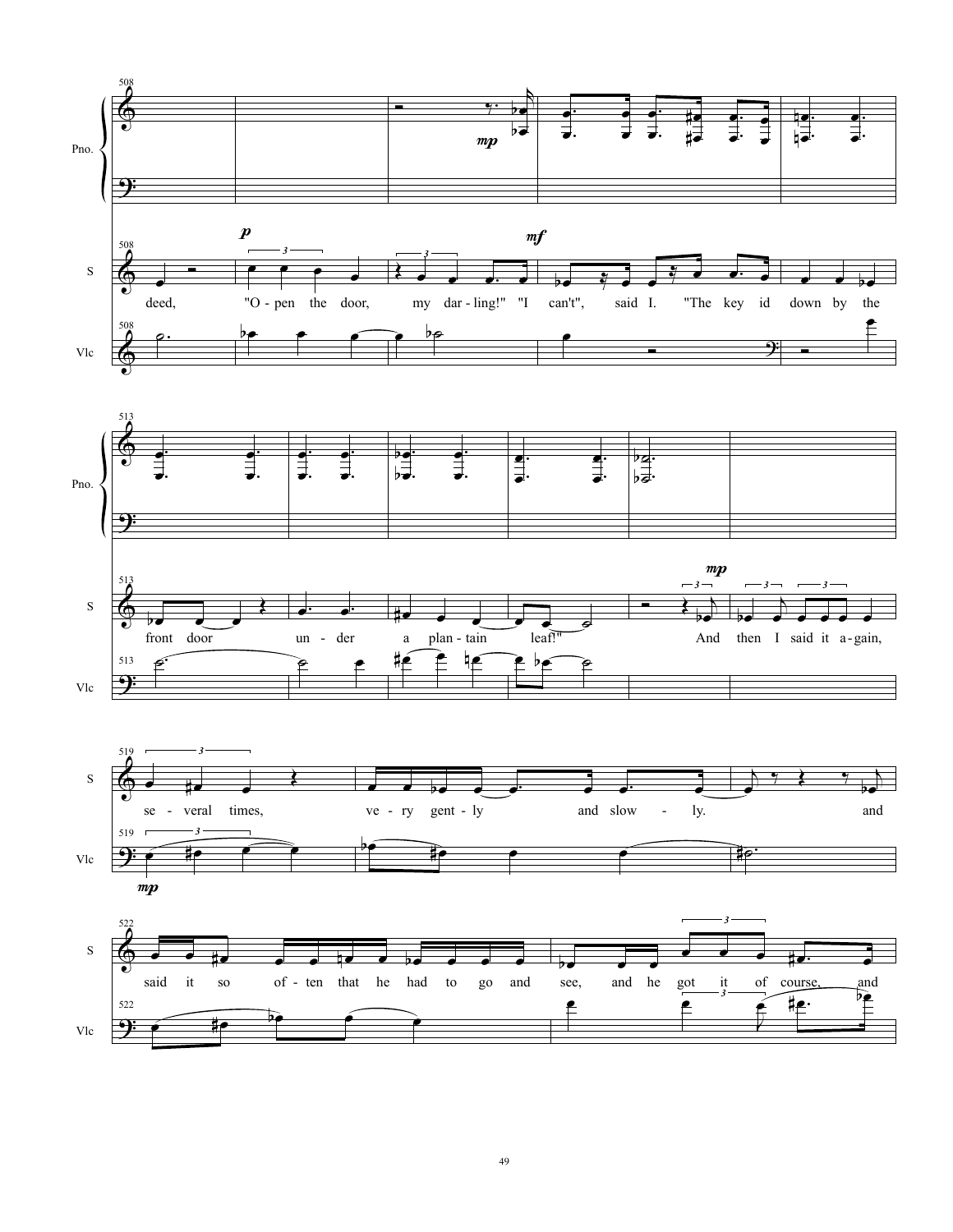